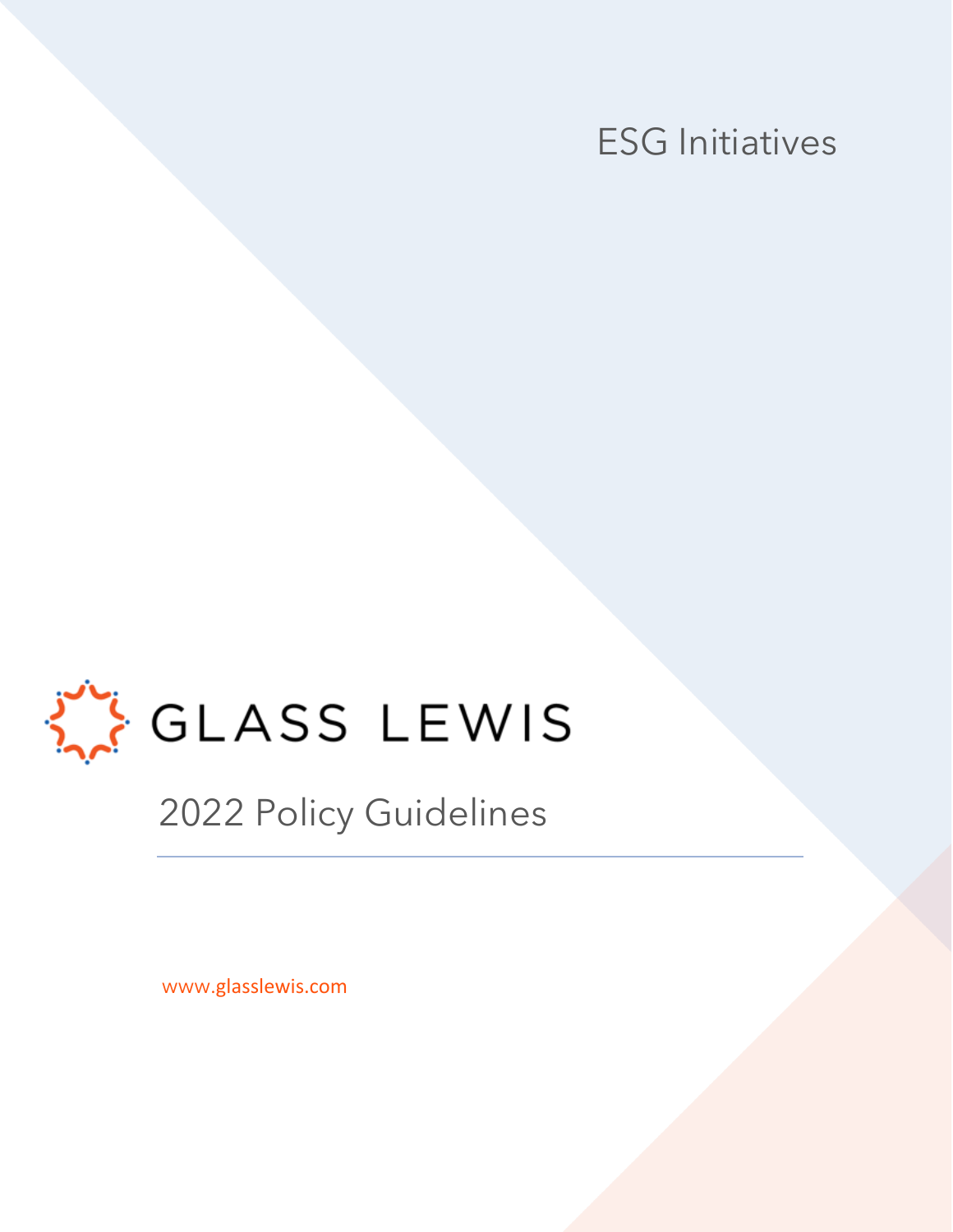# **Table of Contents**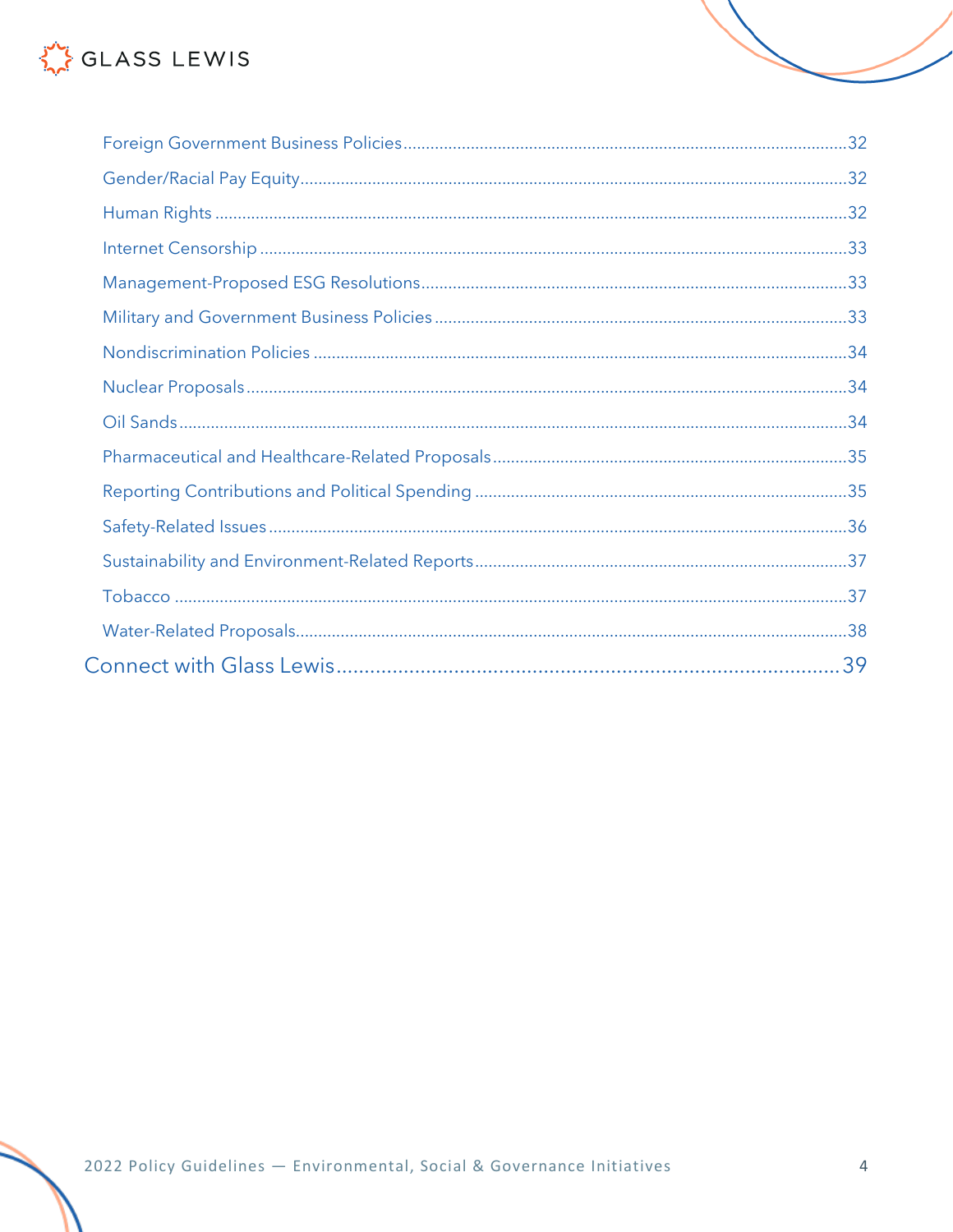

## <span id="page-4-0"></span>About Glass Lewis

Glass Lewis is the world's choice for governance solutions. We enable institutional investors and publicly listed companies to make sustainable decisions based on research and data. We cover 30,000+ meetings each year, across approximately 100 global markets. Our team has been providing in-depth analysis of companies since 2003, relying solely on publicly available information to inform its policies, research, and voting recommendations.

Our customers include the majority of the world's largest pension plans, mutual funds, and asset managers, collectively managing over \$40 trillion in assets. We have teams located across the United States, Europe, and Asia-Pacific giving us global reach with a local perspective on the important governance issues.

Investors around the world depend on Glass Lewis' **[Viewpoint](https://www.glasslewis.com/proxy-voting-2/)** platform to manage their proxy voting, policy implementation, recordkeeping, and reporting. Our industry leading **[Proxy Paper](https://www.glasslewis.com/proxy-research-3/)** product provides comprehensive environmental, social, and governance research and voting recommendations weeks ahead of voting deadlines. Public companies can also use our innovative **[Report Feedback Statement](https://www.glasslewis.com/report-feedback-statement/)** to deliver their opinion on our proxy research directly to the voting decision makers at every investor client in time for voting decisions to be made or changed.

The research team engages extensively with public companies, investors, regulators, and other industry stakeholders to gain relevant context into the realities surrounding companies, sectors, and the market in general. This enables us to provide the most comprehensive and pragmatic insights to our customers.

### Join the Conversation

Glass Lewis is committed to ongoing engagement with all market participants.

[info@glasslewis.com](mailto:info@glasslewis.com) | [www.glasslewis.com](http://www.glasslewis.com/)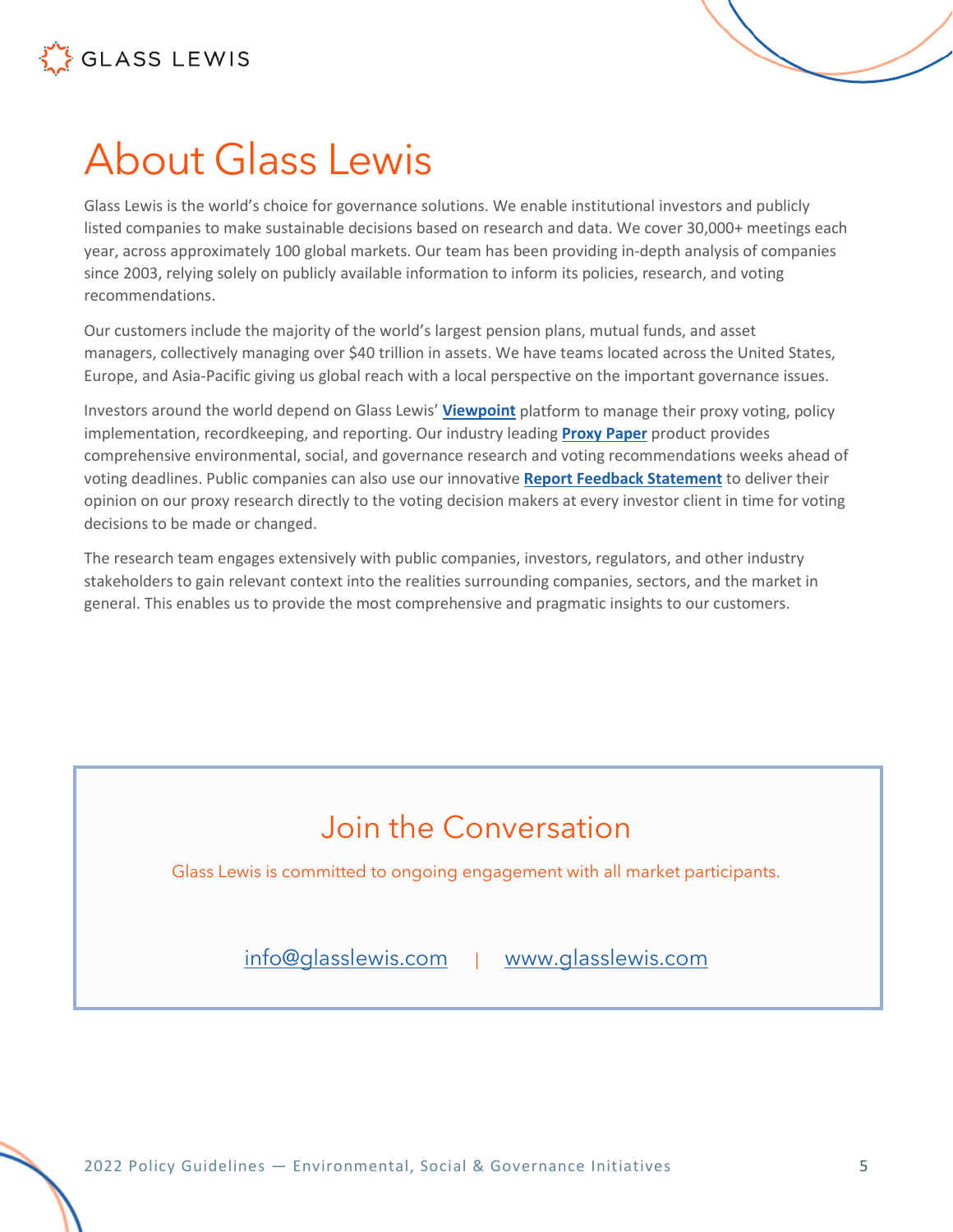

## <span id="page-5-0"></span>Guidelines Introduction

Shareholders are playing an increasingly important role at many companies by engaging in meetings and discussions with the board and management. When this engagement is unsuccessful, shareholders may submit their own proposals at the companies' annual meetings. While shareholder resolutions are relatively common in some countries like the United States, Japan and Canada, in other markets shareholder proposals are rare. Additionally, securities regulations in nearly all countries define and limit the nature and type of allowable shareholder proposals including submission ownership thresholds. For example, in the United States, shareholders currently need only own 1% or \$2,000 of a company's shares to submit a proposal for inclusion on a company's ballot. However, American issuers are able to exclude shareholder proposals for many defined reasons, such as when the proposal relates to a company's ordinary business operations. In other countries such as Japan, however, shareholder proposals are not bound by such content restrictions. Additionally, whereas in the U.S. and Canada the vast majority of shareholder proposals are precatory (i.e. requesting an action), such proposals are binding in most other countries. Binding votes in the U.S. are most often presented in the form of a bylaw amendment, thereby incorporating the proponent's "ask" in the company's governing documents.

Glass Lewis believes binding proposals should be subject to heightened scrutiny since they do not allow the board latitude in implementation to ensure consistency with existing corporate governance provisions. Nonetheless, Glass Lewis will recommend supporting well-crafted, binding shareholder proposals that increase shareholder value or protect and enhance important shareholder rights.

We recognize that shareholder initiatives are not just limited to shareholder proposals. For example, in some markets, shareholders may submit countermotions (e.g., Germany) and/or may solicit votes against management proposals, most commonly the ratification of board acts.

While the types and nature of shareholder initiatives vary significantly across markets, Glass Lewis approaches such initiatives in the same manner, regardless of a company's domicile. Glass Lewis generally believes decisions regarding day-to-day management and policy decisions, including those related to social, environmental or political issues, are best left to management and the board as they in almost all cases have more and better information about company strategy and risk exposure. However, when there is a clear link between the subject of a shareholder proposal and value enhancement or risk mitigation, Glass Lewis will recommend in favor of such proposal where the company has inadequately addressed the issue. We strongly believe that shareholders should not attempt to micromanage a company, its businesses or its executives through the shareholder initiative process. Rather, we believe shareholders should use their influence to push for governance structures that protect shareholders and promote director accountability. Shareholders should then vote into place a trustworthy and qualified board of directors, who can make informed decisions that are in the best interests of the business and its owners. These directors can then be held accountable for management and policy decisions through board elections.

Glass Lewis evaluates all shareholder proposals on a case-by-case basis. However, we generally recommend shareholders support proposals on certain issues such as those calling for the elimination or prior shareholder approval of antitakeover devices such as poison pills and classified boards. Additionally, we generally recommend shareholders support proposals that are likely to increase or protect shareholder value, those that promote the furtherance of shareholder rights, those that promote director accountability and those that seek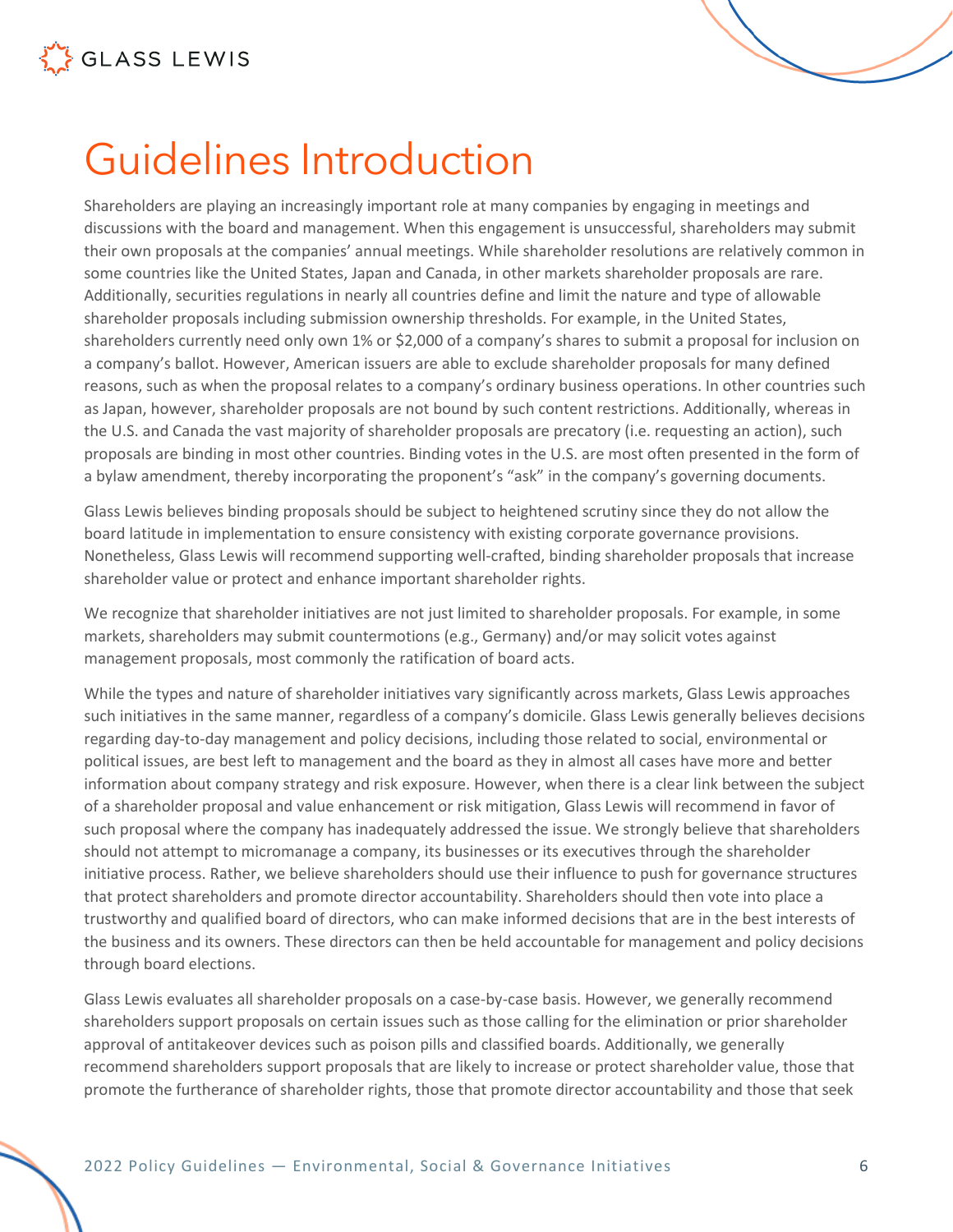

to improve compensation practices, especially those promoting a closer link between compensation and performance as well as those that promote more and better disclosure of relevant risk factors where such disclosure is lacking or inadequate.

### <span id="page-6-0"></span>Summary of Changes for 2022

Glass Lewis evaluates these guidelines on an ongoing basis and formally updates them on an annual basis. This year we've made noteworthy revisions in the following areas, which are summarized below but discussed in greater detail in the relevant sections of this document:

#### Environmental and Social Risk Oversight

We have clarified the factors we consider when evaluating companies' board-level oversight of ESG-related matters. We also clarified our approach to holding directors accountable for ESG-related risks.

#### Say on Climate

Glass Lewis clarified its approach to management proposals asking shareholders to approve climate transition plans ("Say on Climate") as well as shareholder proposals asking companies to adopt such a vote. Glass Lewis maintains concerns relating to the Say on Climate vote on the basis of shareholders approving a company's business strategy, particularly given that sufficient information to fully evaluate the plan is often not available to shareholders. Accordingly, Glass Lewis will generally oppose shareholder proposals requesting that companies adopt a Say on Climate vote.

However, when companies have adopted such a vote, and are asking shareholders to weigh in on their climaterelated strategies, Glass Lewis will evaluate companies' climate transition plans on a case-by-case basis. In our evaluation, we will consider companies' disclosure of the board's role in setting company strategy in the context of the Say on Climate vote as well as disclosure on how the board intends to interpret the vote results and its engagement with shareholders on the issue. In addition, Glass Lewis will evaluate each climate transition plan in the context of each companies' unique operations and risk profile.

#### Updates

We removed guidelines referencing the MacBride Principles, Genetically Modified Organisms, and Sustainable Forestry, as there have not been shareholder proposals on these topics in a number of years. Should proposals on these topics begin to be submitted to shareholder votes in the future, we will likely reincorporate our views on these proposals into future versions of these guidelines.

#### Written Consent

Glass Lewis codified its approach to shareholder proposals requesting that companies lower the threshold required to initiate written consent. When evaluating these proposals, we will generally recommend in favor of lowering the ownership threshold when the company has no special meeting provision, or only allows shareholders owning more than 15% of its shares the ability to call a special meeting. We will generally oppose lowering the ownership threshold necessary to initiate written consent if the company in question has a 15% or lower special meeting threshold.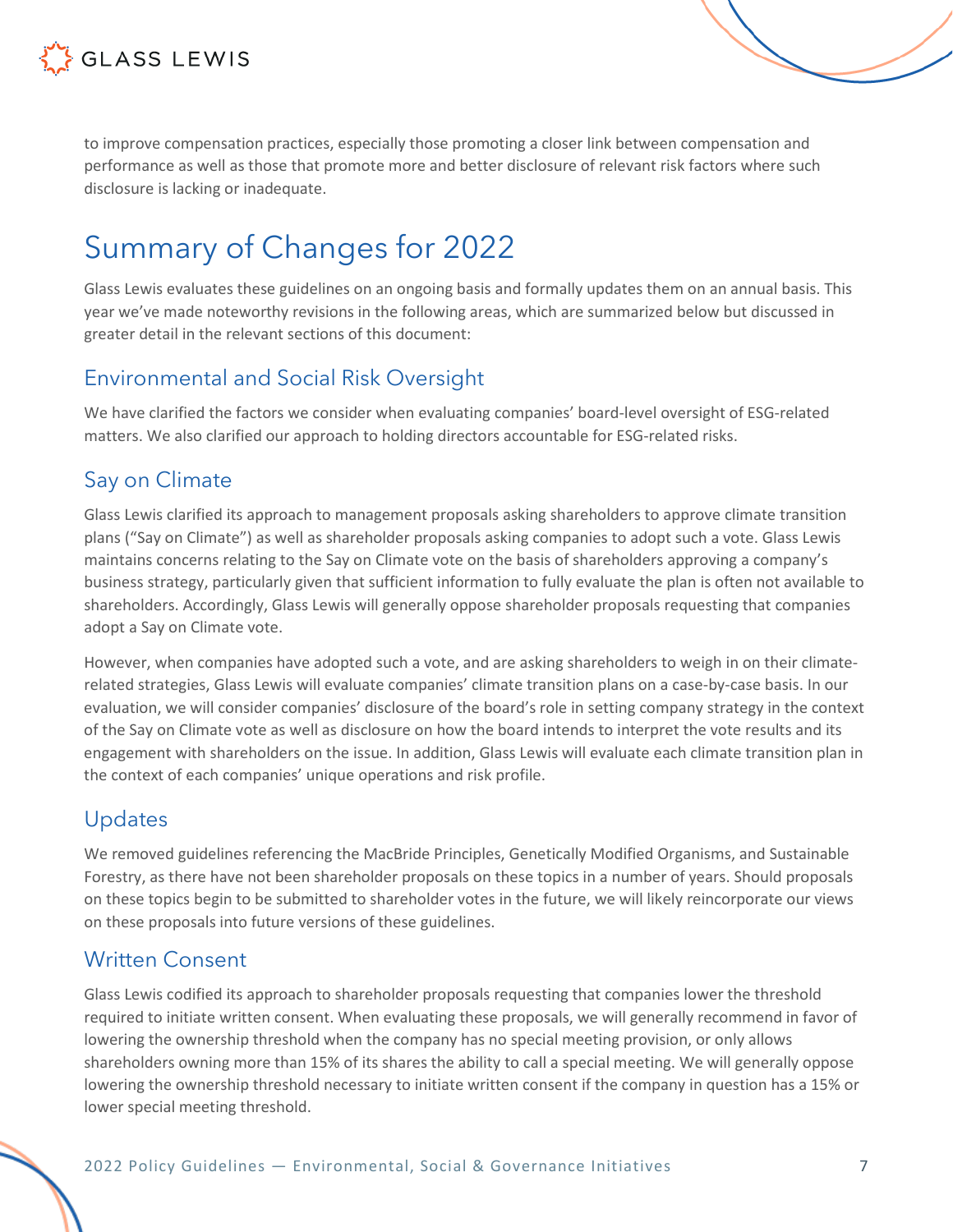## <span id="page-7-0"></span>Governance

### <span id="page-7-1"></span>Board and Committee Composition

Glass Lewis believes the selection and screening process for identifying suitably qualified candidates for a company's board of directors requires the examination of many factors, including the balance of skills and talents and breadth of experience, as well as the diversity of candidates and existing board members. Diversity of skills, abilities and points of view can foster the development of a more creative, effective and dynamic board. However, we generally do not believe companies should establish specific quotas regarding board or committee diversity. We believe such matters should be left to a board's nominating committee, which is generally responsible for establishing and implementing policies regarding the nomination of directors and overall composition of the board. Members of this committee may be held accountable through the director election process. However, in cases of egregious oversight lapses or behavior seriously detrimental to shareholder value, we will consider supporting reasonable, well-crafted proposals to broaden a board's composition including, for example, to increase board diversity where there is evidence a board's lack of diversity led to a decline in shareholder value.

### <span id="page-7-2"></span>CEO Succession Planning

We recognize that the decision regarding what information to publicly disclose regarding executive succession is a complex issue. Boards must balance the competing demands of safeguarding sensitive information regarding CEO succession against disclosing sufficient and appropriate information to shareholders and employees in a manner consistent with their fiduciary duty and other legal obligations. In general, we believe firms should disclose appropriate and pertinent details of the succession plan including: (i) the process in which the next CEO would be selected, including the board's role in that process; and (ii) whether the CEO reports to the board concerning internal candidates for the CEO position, including an evaluation of the development of senior management. We may consider recommending support for well-crafted proposals requesting companies adopt policies or provide shareholders with more information regarding their CEO succession planning process if the company provides shareholders with no information or assurance regarding this process and if there are specific concerns regarding CEO succession at the company. However, we will generally not recommend supporting such shareholder proposals if the rigidity of the proposed requirements could unduly hinder the board's ability to approach CEO succession planning in a way that it deems most appropriate in the fulfillment of its fiduciary duties or if the requested disclosure encompasses confidential or otherwise sensitive information.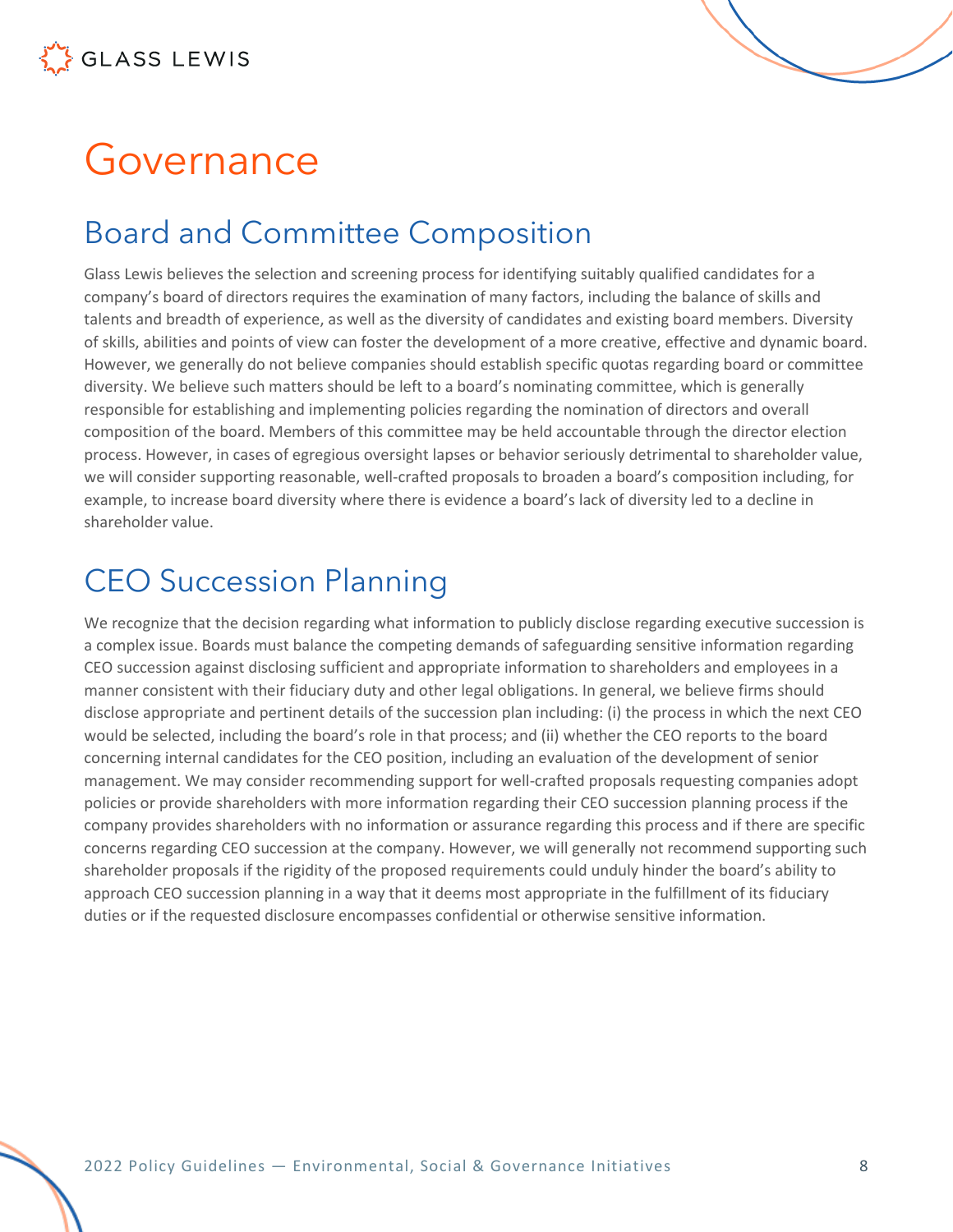

### <span id="page-8-0"></span>Conflicting and Excluded Proposals

SEC Rule 14a-8(i)(9) allows companies to exclude shareholder proposals "if the proposal directly conflicts with one of the company's own proposals to be submitted to shareholders at the same meeting." On October 22, 2015, the SEC issued Staff Legal Bulletin No. 14H (SLB 14H) clarifying its rule concerning the exclusion of certain shareholder proposals when similar items are also on the ballot. SLB 14H increased the burden on companies to prove to SEC staff that a conflict exists; therefore, many companies still chose to place management proposals alongside similar shareholder proposals in many cases.

During the 2018 proxy season, a new trend in the SEC's interpretation of this rule emerged. Upon submission of shareholder proposals requesting that companies adopt a lower special meeting threshold, several companies petitioned the SEC for no-action relief under the premise that the shareholder proposals conflicted with management's own special meeting proposals, even though the management proposals set a higher threshold than those requested by the proponent. No-action relief was granted to these companies; however, the SEC stipulated that the companies must state in the rationale for the management proposals that a vote in favor of management's proposal was tantamount to a vote against the adoption of a lower special meeting threshold. In certain instances, shareholder proposals to lower an existing special meeting right threshold were excluded on the basis that they conflicted with management proposals seeking to ratify the existing special meeting rights. We find the exclusion of these shareholder proposals to be especially problematic as, in these instances, shareholders are not offered any enhanced shareholder right, nor would the approval (or rejection) of the ratification proposal initiate any type of meaningful change to shareholders' rights. In instances where companies have excluded shareholder proposals, such as those instances where special meeting shareholder proposals are excluded as a result of "conflicting" management proposals, Glass Lewis will take a case-by-case approach, taking into account the following issues:

- The threshold proposed by the shareholder resolution;
- The threshold proposed or established by management and the attendant rationale for the threshold;
- Whether management's proposal is seeking to ratify an existing special meeting right or adopt a bylaw that would establish a special meeting right; and
- The company's overall governance profile, including its overall responsiveness to and engagement with shareholders.

Glass Lewis generally favors a 10-15% special meeting right. Accordingly, Glass Lewis will generally recommend voting for management or shareholder proposals that fall within this range. When faced with conflicting proposals, Glass Lewis will generally recommend in favor of the lower special meeting right and will recommend voting against the proposal with the higher threshold. However, in instances where there are conflicting management and shareholder proposals and a company has not established a special meeting right, Glass Lewis may recommend that shareholders vote in favor of the shareholder proposal and that they abstain from a management-proposed bylaw amendment seeking to establish a special meeting right. We believe that an abstention is appropriate in this instance in order to ensure that shareholders are sending a clear signal regarding their preference for the appropriate threshold for a special meeting right, while not directly opposing the establishment of such a right. In cases where the company excludes a shareholder proposal seeking a reduced special meeting right by means of ratifying a management proposal that is materially different from the shareholder proposal, we will generally recommend voting against the chair or members of the governance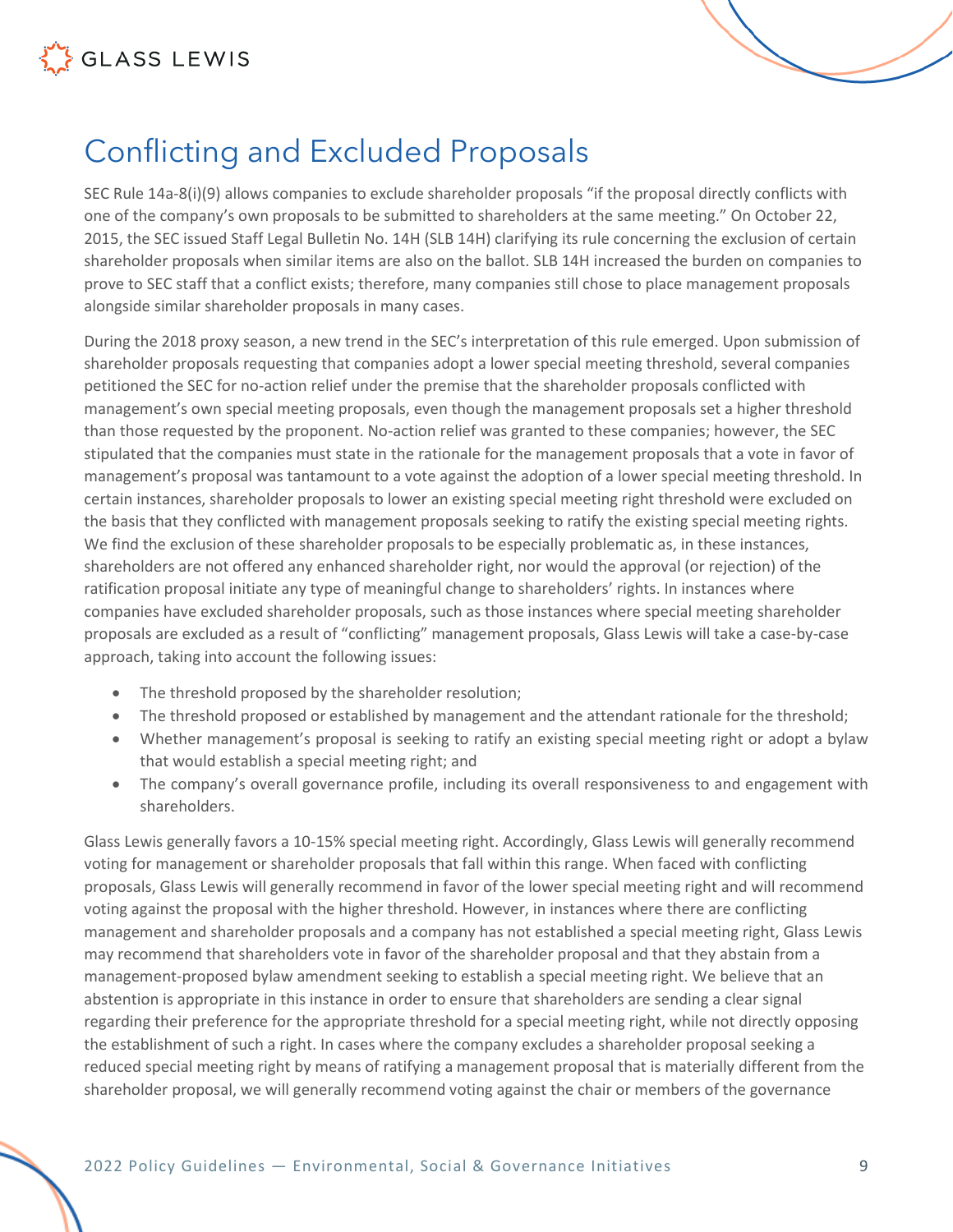

committee. In other instances of conflicting management and shareholder proposals, Glass Lewis will consider the following:

- The nature of the underlying issue;
- The benefit to shareholders of implementing the proposal;
- The materiality of the differences between the terms of the shareholder proposal and management proposal;
- The context of a company's shareholder base, corporate structure and other relevant circumstances; and
- A company's overall governance profile and, specifically, its responsiveness to shareholders as evidenced by a company's response to previous shareholder proposals and its adoption of progressive shareholder rights provisions.

In recent years, we have seen the dynamic nature of the considerations given by the SEC when determining whether companies may exclude certain shareholder proposals. We understand that not all shareholder proposals serve the long-term interests of shareholders, and value and respect the limitations placed on shareholder proponents, as certain shareholder proposals can unduly burden companies. However, Glass Lewis believes that shareholders should be able to vote on issues of material importance.

We view the shareholder proposal process as an important part of advancing shareholder rights and encouraging responsible and financially sustainable business practices. While recognizing that certain proposals cross the line between the purview of shareholders and that of the board, we generally believe that companies should not limit investors' ability to vote on shareholder proposals that advance certain rights or promote beneficial disclosure. Accordingly, Glass Lewis will make note of instances where a company has successfully petitioned the SEC to exclude shareholder proposals. If after review we believe that the exclusion of a shareholder proposal is detrimental to shareholders, we may, in certain very limited circumstances, recommend against members of the governance committee.

In September 2019, the SEC announced guidance stating that in cases where a company seeks to exclude a shareholder proposal, the staff will inform the proponent and the company of its position, which may be that the staff concurs, disagrees or declines to state a view, with respect to the company's asserted basis for exclusion. We believe that companies should only omit proposals in instances where the SEC has explicitly concurred with a company's argument that a proposal should be excluded. In instances where the SEC has declined to state a view on whether a shareholder resolution should be excluded, we believe that such proposals should be included in a company's proxy filings. A failure to do so will likely lead Glass Lewis to recommend that shareholders vote against members of the governance committee.

The SEC also stated that beginning with the 2019-2020 shareholder proposal season, the staff may respond orally, instead of in writing, to some no-action requests. In instances where the SEC has verbally permitted a company to exclude a shareholder proposal and there is no written record provided by the SEC about such determination, we expect the company to provide some disclosure concerning this no-action relief. In cases where a company has failed to include a proposal on its ballot without such disclosure, we will generally recommend shareholders vote against members of the governance committee.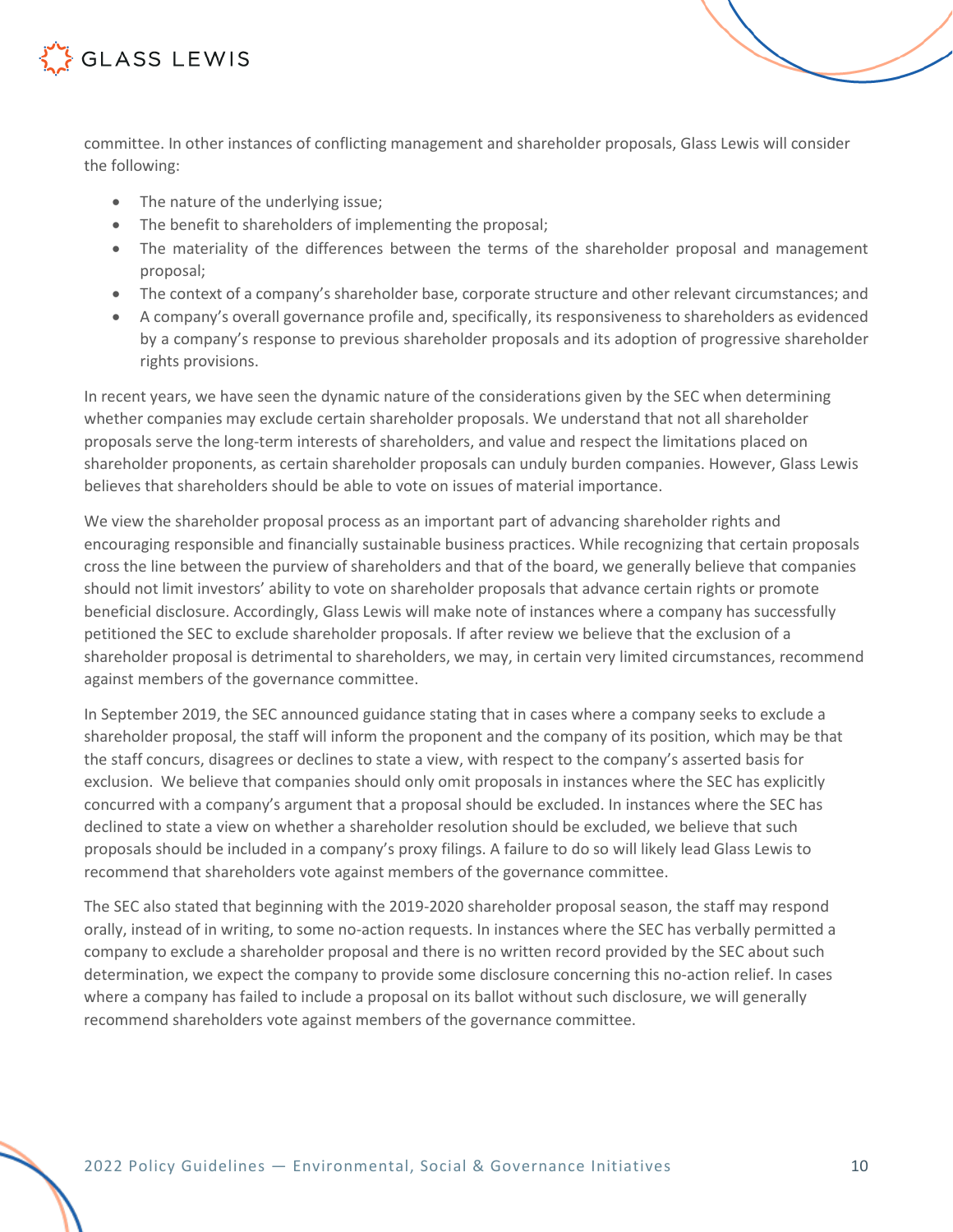

#### <span id="page-10-0"></span>Counting Shareholder Votes

The tabulation of proxy votes for U.S. public companies is determined by several sources: (i) Federal securities regulations; (ii) the securities regulations of the state in which a company is legally domiciled; (iii) rules established by securities exchanges; and (iv) a company's charter and/or bylaws. According to the SEC, matters other than voting on the election of directors are typically approved by a vote of a majority of the shares voting or present at the meeting. However, the effect of abstentions on these items varies depending on the voting rules applicable to each company based on its state of incorporation and its own governing documents. Delaware's General Corporation Law Section 216 (2) requires the affirmative vote of the majority of shares present in person or presented by proxy at the meeting entitled to vote on the subject matter for approval of proposals other than the election of directors, unless otherwise stipulated in a company's charter or bylaws.

We believe that companies should clearly communicate their vote tabulation processes to shareholders including how abstentions are treated for vote tabulation. This will ensure that investors fully understand the effects of their abstention votes. Given that shareholders actively decided to abstain for various reasons, absent evidence that a company has clearly ignored the will of shareholders or has been unresponsive to shareholder concerns, we will generally not support proposals requesting that companies exclude abstentions from voting tabulation. In the absence of evidence that a company has clearly ignored the will of shareholders or has been unresponsive to shareholder concerns, we will generally not support proposals requesting that companies change their vote tabulation process to exclude abstentions from their voting tabulation processes.

#### <span id="page-10-1"></span>Cumulative Vote for the Election of Directors

Glass Lewis believes that cumulative voting generally acts as a safeguard for shareholders by ensuring that those who hold a significant minority of shares can elect a candidate of their choosing to the board. This allows the election of directors who are responsive to the interests of all shareholders rather than just a small group of large holders. However, when a company has both majority voting and cumulative voting in place, there is a higher likelihood of one or more directors not being elected as a result of not receiving a majority vote since shareholders cumulating their votes could unintentionally cause the failed election of one or more directors for whom shareholders do not cumulate votes.

As such, where a company (i) has adopted a true majority vote standard; (ii) has simultaneously proposed a management-initiated true majority vote standard; or (iii) is simultaneously the subject of a true majority vote standard shareholder proposal, Glass Lewis will recommend voting against cumulative voting proposals due to the potential incompatibility of the two election methods.

For companies that have not adopted a true majority voting standard but have adopted some form of majority voting, Glass Lewis will also generally recommend voting against cumulative voting proposals if the company has not adopted anti-takeover protections and has been responsive to shareholders.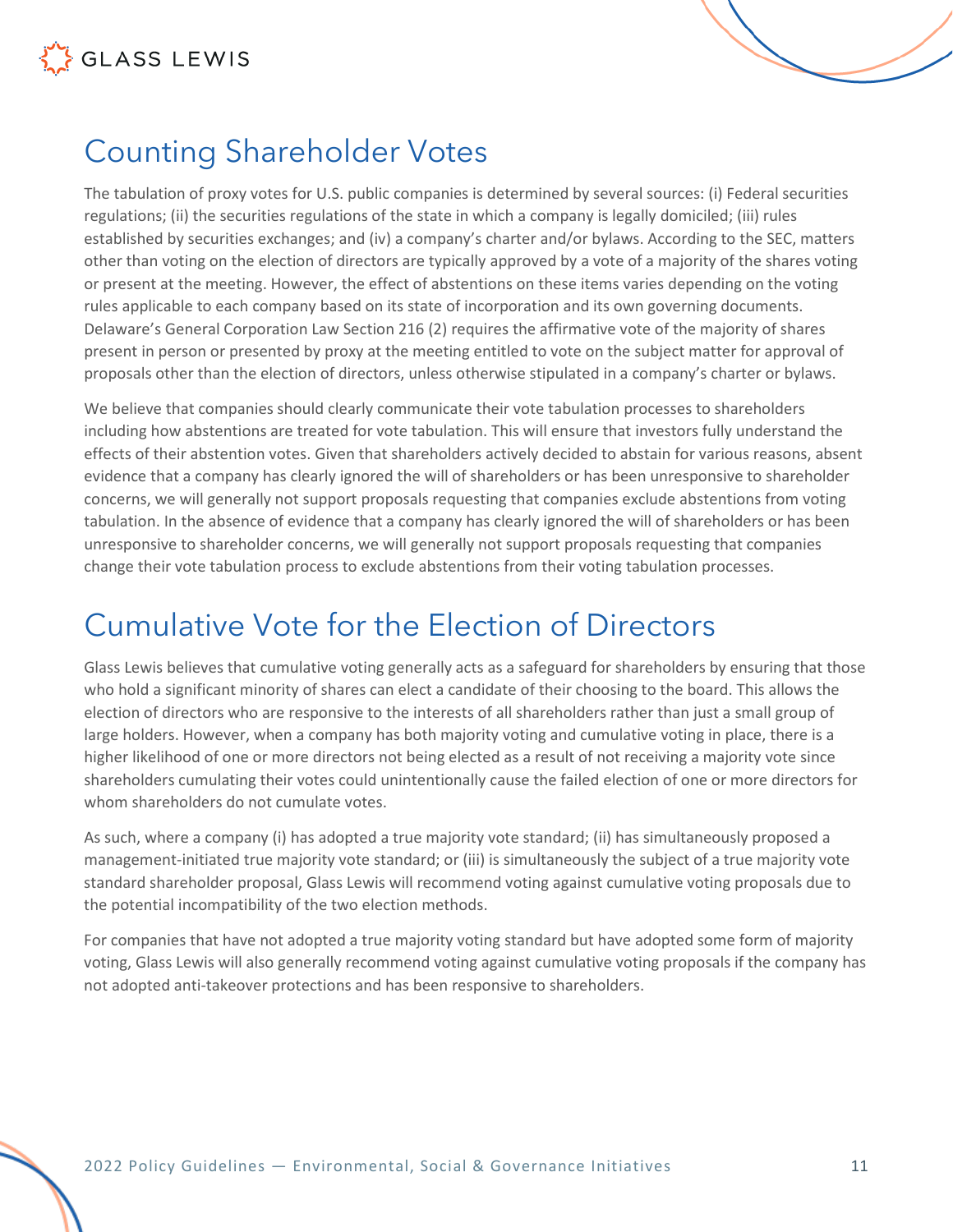### <span id="page-11-0"></span>Declassification of the Board

Glass Lewis believes that classified boards (or staggered boards) do not serve the best interests of shareholders. Empirical studies have shown that: (i) companies with classified boards may show a reduction in firm value; (ii) in the context of hostile takeovers, classified boards operate as a takeover defense, which entrenches management, discourages potential acquirers and delivers less return to shareholders; and (iii) companies with classified boards are less likely to receive takeover bids than those with boards whose directors stand for election on an annual basis.

We do not believe that there is persuasive evidence to demonstrate that staggered boards improve shareholder returns in a takeover context. Some research has indicated that shareholders are worse off when a staggered board blocks a transaction; further, when a staggered board negotiates a friendly transaction, no statistically significant difference in premium occurs.<sup>[1](#page-11-2)</sup> Additional research found that charter-based staggered boards "reduce the market value of a firm by 4% to 6% of its market capitalization" and that "staggered boards bring about and not merely reflect this reduction in market value."<sup>[2](#page-11-3)</sup> A subsequent study reaffirmed that classified boards reduce shareholder value, finding "that the ongoing process of dismantling staggered boards, encouraged by institutional investors, could well contribute to increasing shareholder wealth.<sup>[3](#page-11-4)</sup>

The annual election of directors provides increased accountability and requires directors to focus on the interests of shareholders. When companies have classified boards, shareholders are deprived of the right to voice annual opinions on the quality of oversight exercised by their representatives. As such, Glass Lewis believes that classified boards are not in the best interests of shareholders and in nearly all cases will recommend shareholders support proposals seeking their repeal.

### <span id="page-11-1"></span>Multi-Class Share Structures

Glass Lewis believes that multi-class voting structures are typically not in the best interests of common shareholders. This is particularly the case when the voting power of one class is significantly different from that of common shareholders, giving a small group of shareholders a significant amount of control over the affairs of the Company. We believe that all shareholders should have a say in decisions that will affect them.

We believe that allowing one vote per share generally operates as a safeguard for common shareholders by ensuring that those who hold a significant minority of shares are able to weigh in on issues set forth by the board, especially in regard to the director election process. Elimination of the multi-class structure creates an even playing field for all shareholders, as well as a board that is more responsive to shareholders. Accordingly, Glass Lewis will generally recommend that shareholders vote in favor of proposals that would eliminate a company's multi-class share structure to allow for one vote per share.

<span id="page-11-2"></span><sup>1</sup> Lucian Bebchuk, John Coates IV, Guhan Subramanian, "The Powerful Antitakeover Force of Staggered Boards: Further Findings and a Reply to Symposium Participants," 55 Stanford Law Review 885-917 (2002).

<span id="page-11-3"></span><sup>2</sup> Lucian Bebchuk, Alma Cohen, "The Costs of Entrenched Boards" (2004).

<span id="page-11-4"></span><sup>&</sup>lt;sup>3</sup> Lucian Bebchuk, Alma Cohen and Charles C.Y. Wang, "Staggered Boards and the Wealth of Shareholders: Evidence from a Natural Experiment," SSRN[: http://ssrn.com/abstract=1706806](http://ssrn.com/abstract=1706806) [\(](http://ssrn.com/abstract=1706806)2010), p. 26.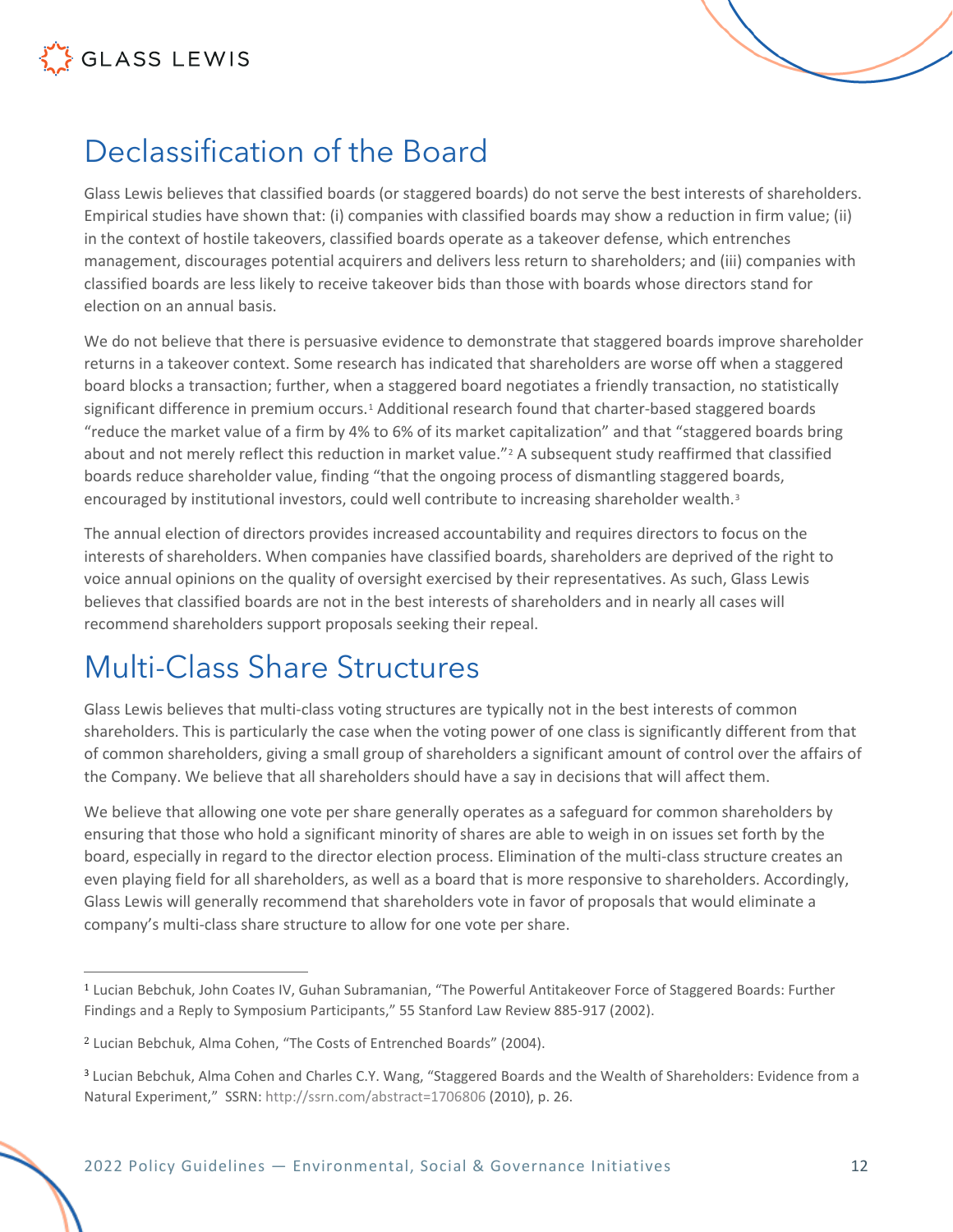### <span id="page-12-0"></span>Exclusive Forum Provisions

Glass Lewis believes that charter or bylaw provisions limiting a shareholder's choice of legal venue are not in the best interests of shareholders, as such clauses may effectively frustrate shareholder derivative claims. We believe that shareholder derivative lawsuits can provide an important mechanism for shareholders to ensure that directors and officers fulfill their fiduciary duties to a company. Requiring shareholders to bring actions solely in a state of the company's choosing may discourage the pursuit of derivative claims by increasing their difficulty and cost. Therefore, we believe that companies should seek shareholder approval for the adoption of any exclusive forum provision. Where companies have not sought shareholder approval for the adoption of such provisions, we will generally recommend shareholders support proposals requesting that companies repeal exclusive forum provisions, as we believe that restricting shareholders' ability to seek remedy under the court of their choosing without prior shareholder approval is not in the best interests of shareholders. However, we may consider recommending shareholders vote against a shareholder proposal to remove an exclusive forum provision if the company makes a cogent case for the adoption of the provision, including benefits to shareholders and evidence of abuse of legal process in other, non-favored jurisdictions.

### <span id="page-12-1"></span>Facilitating Nonbinding Shareholder Proposals (Australia)

In Australia, regulations permit either shareholders owning 5% of voting shares or the support of 100 shareholders who are entitled to vote the ability to give a company notice of a resolution that they propose to move at a general meeting. Although shareholders may submit ordinary resolutions, companies are only required to put forward binding (or special) resolutions and are allowed to exclude precatory (non-binding, or ordinary) resolutions if it is determined that they request the board act in a certain manner.

Some of the matters that may be addressed by ordinary resolution, which requires majority shareholder support to be approved, are: election/re-election of directors; appointment of an auditor; acceptance of reports at the annual general meeting; strategic or commercial decisions; increase or reduction in the number of directors; and passing a board limit resolution. Special resolutions, which require 75% shareholder approval, include but are not limited to: a modification of a company's constitution; company change of name; conversion of ordinary shares into preference shares; and company dissolution.

In recent years, shareholders have proposed amendments to Australian companies' constitutions that would allow shareholders to submit nonbinding shareholder resolutions, similar to those proposed at U.S. or Canadian companies. Although we strongly believe that shareholders should be afforded the right to submit and vote on nonbinding shareholder resolutions, we do not believe that this is a matter that is best addressed through private ordering. Rather, we believe that this is a process best facilitated through regulatory changes that could establish some protections for companies, which could be subject to distracting and time-consuming proposals submitted by shareholders whose interests are not necessarily aligned with that of the broader shareholder base. As such, Glass Lewis will generally recommend shareholders vote against such proposals. However, in instances where we believe that a separate, contingent proposal submitted to a company has merit, we may recommend shareholders abstain from proposals to amend companies' constitutions to facilitate nonbinding proposals.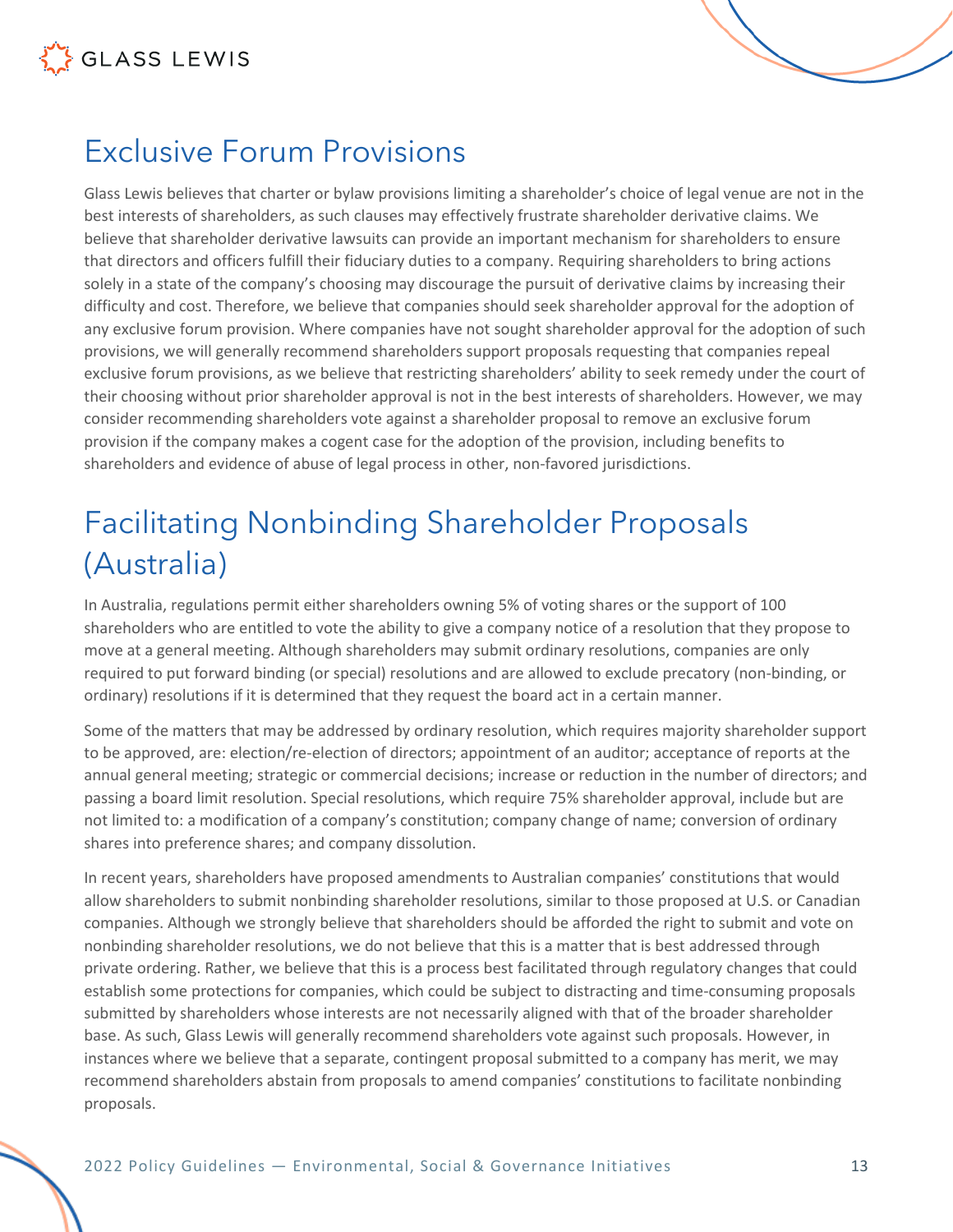#### <span id="page-13-0"></span>Independent Chair

Glass Lewis believes an independent board chair is better able to oversee executives and set a pro-shareholder agenda without the conflicts that a CEO, executive insider, or close company affiliate may face. As such, separating the roles of CEO and chair may lead to a more proactive and effective board of directors. We believe that the presence of an independent chair can foster the creation of a thoughtful and dynamic board not dominated by the views of senior management. We believe separating these two key roles eliminates the conflict of interest that inevitably occurs when a CEO or other executive is responsible for self-oversight. As such, we will typically support reasonably crafted shareholder proposals seeking the installation of an independent chair. However, we will not support proposals that include overly prescriptive independence definitions and may consider recommending against proposals where the company makes a compelling case for combining the two roles, has a clearly defined lead independent director role, has indicated that it intends to separate the roles, and has strong performance and governance provisions.

### <span id="page-13-1"></span>Majority Vote for the Election of Directors

To promote a basic level of director accountability, we believe companies should require that directors must receive a majority of votes cast to be elected. Unlike a plurality vote standard, a majority voting standard allows shareholders to collectively vote to reject a director they believe will not pursue and protect their best interests.

We believe that a majority vote standard leads to more attentive directors. Further, although shareholders only rarely fail to support directors, the occasional majority vote against a director's election will likely deter the election of directors with a record of ignoring shareholder interests. Glass Lewis will generally support shareholder proposals calling for the election of directors by a majority vote in uncontested director elections.

### <span id="page-13-2"></span>Mutual Fund Shareholder Proposals

When reviewing shareholder proposals put forth at mutual funds, Glass Lewis generally begins with the premise that decisions regarding capital structure and a fund's management are typically best left to management and the board, as they have more and better information regarding the fund. In addition, the fund's trustees can be held accountable for their decisions through their election. Absent compelling evidence of egregious or illegal behavior, we will typically not recommend supporting shareholder proposals relating to the structure or management of a fund, such as a change in fund structure, the repurchase of shares, or the termination of advisor or management agreements. However, we may consider recommending support for well-crafted proposals in cases where the proponent has clearly demonstrated that adoption of the requested proposal will protect shareholder interests or enhance shareholder value.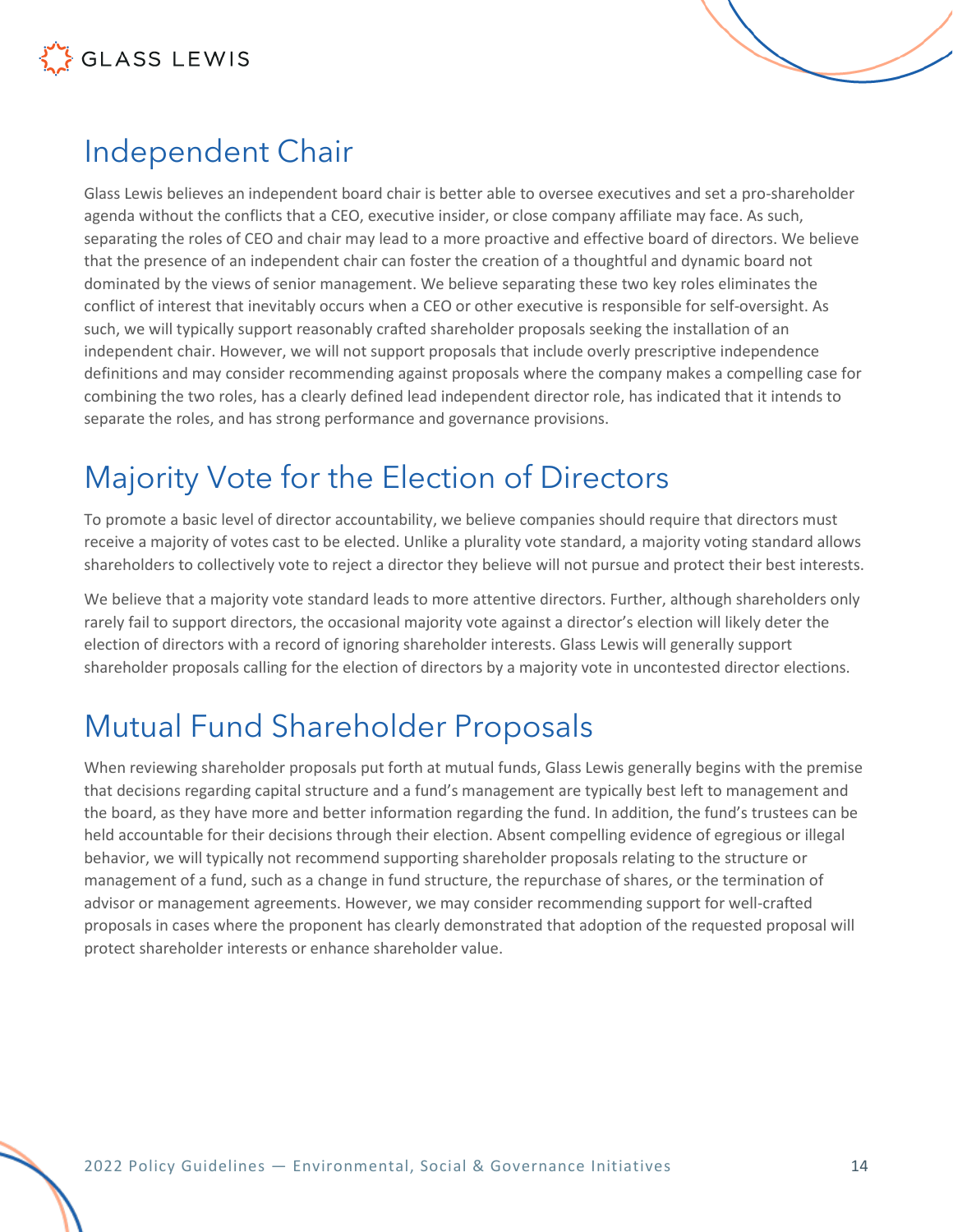

#### <span id="page-14-0"></span>Poison Pills (Shareholder Rights Plans)

Glass Lewis believes that shareholder rights plans, or poison pill plans, are not generally in shareholders' best interests. These plans can reduce management accountability by substantially limiting opportunities for corporate takeovers. Rights plans can thus prevent shareholders from receiving a buy-out premium for their stock. On an issue such as this, where there is a substantial link between the shareholders' financial interests and their right to consider and accept buyout offers, we believe that shareholders should be allowed to vote on whether they support such a plan's implementation. This issue is different from other matters that are typically left to board discretion, because its potential impact on and relationship to shareholders is direct and substantial. This is also an issue in which management interests may be different from those of shareholders; thus, ensuring that shareholders have a voice is the only way to safeguard their interests.

We will typically recommend in favor of shareholder proposals that require shareholder approval of any future poison pills or the redemption of a current poison pill adopted without shareholder approval.

#### <span id="page-14-1"></span>Proxy Access

Glass Lewis will consider supporting reasonable proposals requesting shareholders' ability to nominate director candidates to management's proxy (proxy access), as we believe that significant, long-term shareholders should have the ability to nominate their representatives to the board. Glass Lewis reviews proposals requesting proxy access on a case-by-case basis, and will consider the following in our analysis:

- Company size;
- Existing or proposed proxy access provisions;
- Board independence and diversity of skills, experience, background and tenure;
- The shareholder proponent and the rationale for putting forth the proposal at the target company;
- The percentage ownership requested and holding period requirement;
- Shareholder base in both percentage of ownership and type of shareholder (e.g., hedge fund, activist investor, mutual fund, pension fund, etc.);
- Responsiveness of board and management to shareholders evidenced by progressive shareholder rights policies (e.g., majority voting, declassifying boards, etc.) and reaction to shareholder proposals;
- Company performance and steps taken to improve poor performance (e.g., new executives/directors, spin-offs, etc.);
- Existence of anti-takeover protections or other entrenchment devices; and
- Opportunities for shareholder action (e.g., ability to act by written consent or right to call a special meeting).

In recent years, shareholders have requested that companies amend existing proxy access bylaws (commonly referred to as "fix it" proposals) in order to, for example, change the percentage of proxy access nominees that can be submitted to the board or to allow for a larger group limit for shareholder nominators. We will review such proposals on a case-by-case. When evaluating these requests, Glass Lewis will carefully review the company's existing bylaws in order to assess whether the company's current provisions unnecessarily restrict shareholders' ability to exercise this right. In cases where companies have adopted proxy access provisions that reasonably conform with broad market practice, we will generally recommend against such proposals.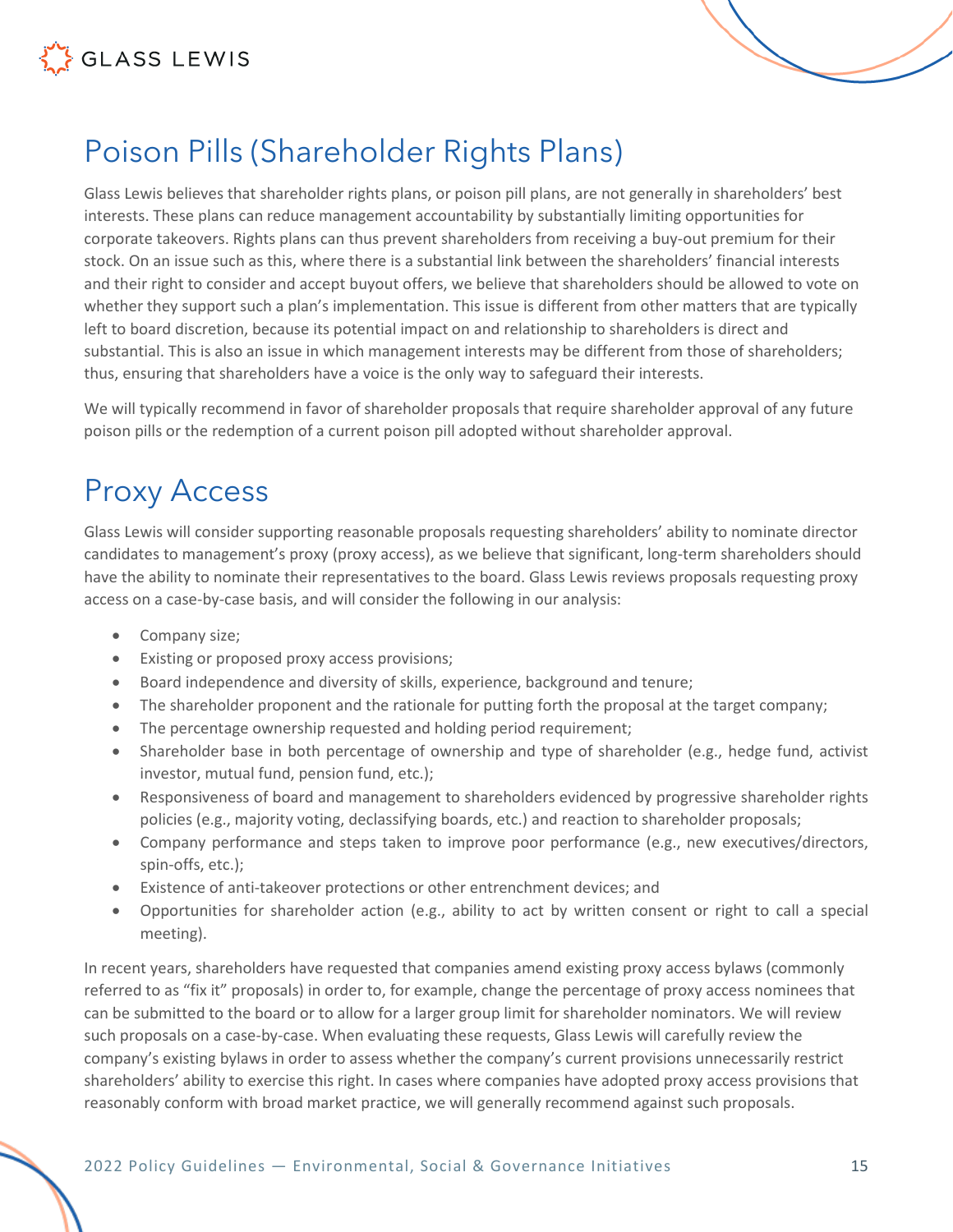

However, in instances where a company has adopted unnecessarily restrictive proxy access provisions, we may consider support for well-crafted "fix it" proposals that directly address areas of the company's bylaws that we believe warrant shareholder concern.

#### <span id="page-15-0"></span>Reimbursement of Solicitation Expenses

Where a dissident shareholder is seeking reimbursement for expenses incurred in waging a contest or submitting a shareholder proposal and has received the support of a majority of shareholders, Glass Lewis generally will recommend in favor of reimbursing the dissident for reasonable expenses. In those rare cases where a shareholder has put his or her own time and money into organizing a successful campaign to unseat a poorly performing director (or directors) or sought support for a shareholder proposal, we believe that the shareholder should be entitled to reimbursement of expenses via the company. In such cases, shareholders express their agreement by virtue of their majority vote for the dissident (or the shareholder proposal) and will share in the expected improvement in company performance.

#### <span id="page-15-1"></span>Requiring Two or More Nominees Per Board Seat

In an attempt to address lack of access to the ballot, shareholders occasionally submit proposals requesting that the board give shareholders a choice of directors for each open board seat in every election. We believe that policies requiring a selection of multiple nominees for each board seat would discourage prospective directors from accepting nominations. A prospective director could not be confident either that he or she is the board's clear choice or that he or she would be elected. Therefore, Glass Lewis generally will recommend that shareholders vote against such proposals.

#### <span id="page-15-2"></span>Right of Shareholders to Act by Written Consent

We are generally supportive of the right for shareholders to act by written consent. However, we believe that special meetings are preferable to action by written consent, as special meetings provide more protection for minority shareholders and better ensure that management is able to respond to the concerns raised by shareholders. Accordingly, in instances where companies have established other means for shareholders to influence a company's proxy or act outside the annual meeting cycle, Glass Lewis may consider recommending against shareholder proposals requesting that companies adopt a right for shareholders to act by written consent. Specifically, if a company has adopted a special meeting right of 15% or below and has adopted reasonable proxy access provisions, Glass Lewis will generally recommend that shareholders vote against shareholder proposals asking companies to amend their bylaws to provide shareholders with the right to action by written consent.

In instances where companies have already adopted written consent, but there is a shareholder proposal requesting that the company lower the ownership threshold to initiate written consent, we will take a similar approach. We will generally recommend in favor of lowering the ownership threshold when the company has no special meeting provision, or only allows shareholders owning more than 15% of its shares the ability to call a special meeting. We will generally oppose lowering the ownership threshold necessary to initiate written consent if the company in question has a 15% or lower special meeting threshold.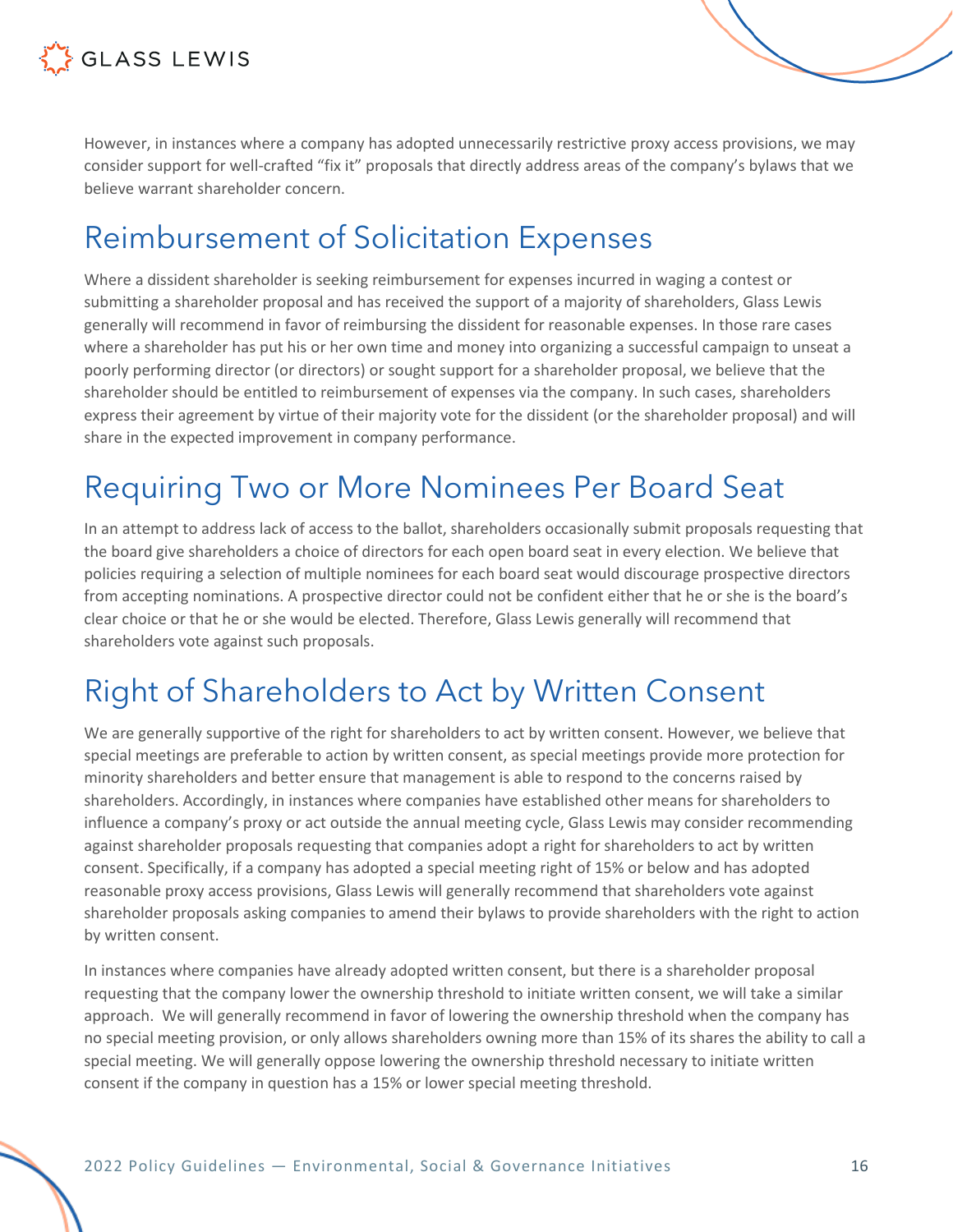

### <span id="page-16-0"></span>Right of Shareholders to Call a Special Meeting

Glass Lewis strongly believes that investors should have the ability to call meetings of shareholders between annual meetings to consider matters that require prompt attention. However, in order to prevent abuse and waste of corporate resources by a small minority of shareholders, we believe that shareholders representing at least a sizable minority of shares must support such a meeting prior to its calling. If this threshold is set too low, companies might frequently be subjected to meetings that disrupt normal business operations in order to focus on the interests of only a small minority of owners. Typically we believe this threshold should not fall below 10 to 15% of shares, depending on company size.

In our case-by-case shareholder proposal evaluations, we consider the following:

- Company size;
- Shareholder base in both percentage of ownership and type of shareholder (e.g., hedge fund, activist investor, mutual fund, pension fund, etc.);
- Responsiveness of board and management to shareholders evidenced by progressive shareholder rights policies (e.g., majority voting, declassifying boards, etc.) and reaction to shareholder proposals;
- Company performance and steps taken to improve bad performance (e.g., new executives/directors, spinoffs, etc.);
- Existence of anti-takeover protections or other entrenchment devices;
- Opportunities for shareholder action (e.g., proxy access or the ability to act by written consent); and
- Existing ability for shareholders to call a special meeting.

#### <span id="page-16-1"></span>Supermajority Vote Requirements

We believe that a simple majority is appropriate to approve all matters presented to shareholders and will recommend that shareholders vote accordingly. Glass Lewis believes that supermajority vote requirements impede shareholder action on ballot items critical to shareholder interests. In a takeover context, supermajority vote requirements can strongly limit the voice of shareholders in making decisions on crucial matters such as selling the business. These limitations, in turn, may degrade share value and reduce the possibility of buyout premiums for shareholders. Moreover, we believe that a supermajority vote requirement can enable a small group of shareholders to overrule the will of the majority.

However, in instances where shareholder proposals seeking to eliminate supermajority voting provisions are submitted at controlled companies (i.e., where a majority of the voting power is held by an individual or group voting together), Glass Lewis may recommend that shareholders vote against such proposals. We believe that, in these instances, supermajority vote provisions may act to protect minority shareholders and thus should be maintained.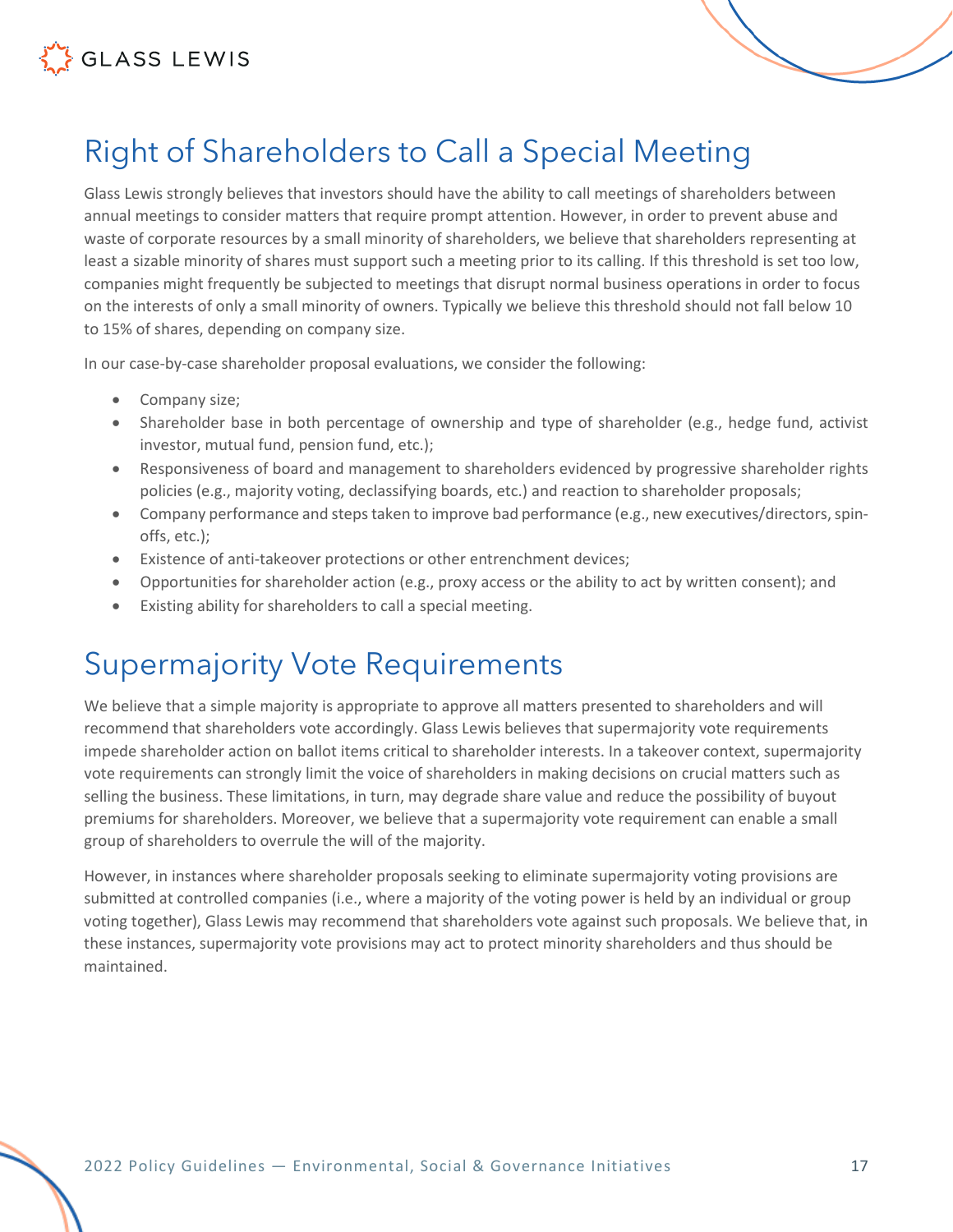## <span id="page-17-0"></span>**Compensation**

Glass Lewis carefully reviews executive compensation, as we believe that this is an important area in which the board's priorities and effectiveness are revealed. Executives should be compensated with appropriate base salaries and incentivized with additional awards in cash and equity when their performance and that of the company warrant such rewards. We believe that compensation should be closely aligned with company performance, with reference to compensation paid by the company's peers, and compensation programs should be designed to promote sustainable shareholder returns while discouraging excessive risk-taking.

As a general rule, Glass Lewis does not believe shareholders should be involved in the design, approval and negotiation of specific elements of compensation packages. Such matters should be left to the board's compensation committee, which can be held accountable for its decisions through the election of directors. Further, in many cases compensation is subject to an advisory vote, giving shareholders another avenue to express concern about compensation and therefore promote change. Glass Lewis closely scrutinizes shareholder proposals regarding compensation in order to determine if the requested actions or disclosures have already been accomplished or mandated, and whether they provide the board with sufficient, appropriate discretion to design and implement reasonable compensation programs.

### <span id="page-17-1"></span>Accelerated Vesting of Shares on a Change in Control

In general, we do not believe that the practice of accelerating the vesting of shares effectively links executive compensation with performance. In addition, we believe that accelerated vesting of equity upon a change in control may discourage potential buyers from making an offer for a company both because the purchase price will be higher and because substantial numbers of employees may earn significant amounts of money and decide to leave their positions with the company. In short, we believe that this sort of provision may lower the chances of a deal, lower the premium paid to shareholders in a takeover transaction, or both, and believe that the Company should eliminate the practice of accelerated vesting of shares. As such, we will generally recommend that shareholders support proposals that prohibit the accelerated vesting of shares upon a change in control in instances where companies maintain a single-trigger change in control policy.

However, we will consider recommending voting against proposals requesting that companies prohibit the accelerated vesting of shares upon a change in control in instances where companies have a true double-trigger change in control policy, whereby an executive must depart a company prior to the acceleration of vesting of shares. We are concerned that prohibiting the accelerated vesting of shares upon a qualifying termination could penalize executives by forcing them to forfeit shares that they have already earned, but are not yet vested. As such, we believe that double-trigger change in control provisions ensure an effective link between pay and performance and that they provide sufficient safeguards to ensure that executives don't receive windfall compensation upon a change in control.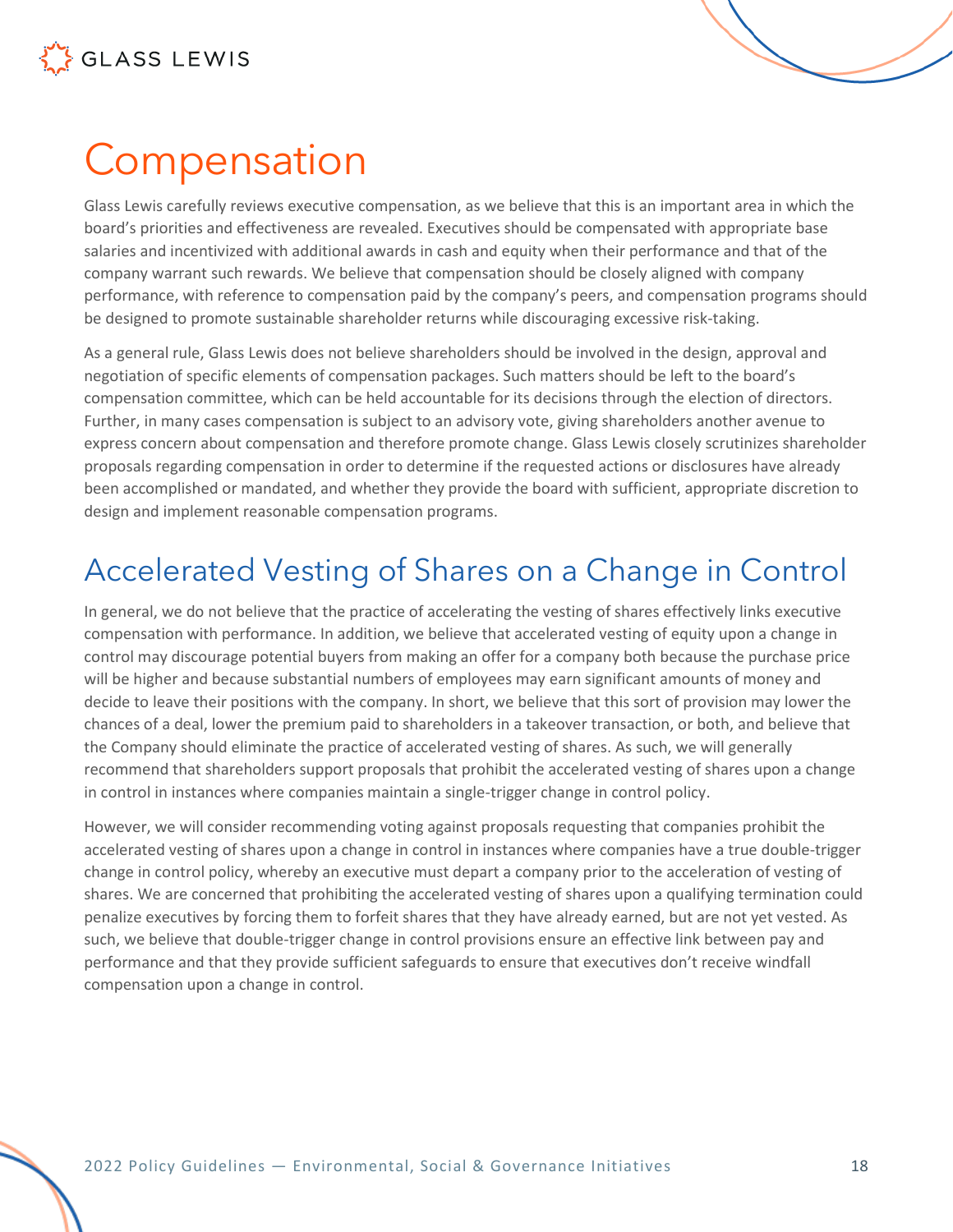

#### <span id="page-18-0"></span>Adopt or Amend Recoupment Provisions (Clawbacks)

Section 954 of the Dodd-Frank Act requires the SEC to create a rule requiring listed companies to adopt policies for recouping certain compensation during a three-year look-back period. The rule is more stringent than Section 304 of the Sarbanes-Oxley Act and applies to incentive-based compensation paid to current or former executives in the case of a financial restatement -- specifically, the recoupment provision applies in cases where the company is required to prepare an accounting restatement due to erroneous data resulting from material non-compliance with any financial reporting requirements under the securities laws. Although the SEC has yet to finalize the relevant rules, we believe it is prudent for boards to adopt detailed and stringent bonus recoupment policies that go beyond Section 304 of the Sarbanes-Oxley Act to prevent executives from retaining performance-based awards that were not truly earned.

More broadly, we are mindful that some shareholder proposals may call for board action that contravenes legal obligations under existing employment agreements. In addition, we are mindful that some proposals may excessively limit the board's ability to exercise judgment and reasonable discretion (however, we do not believe that board discretion should be so broad as to negate the effectiveness of any recoupment policies).

We are increasingly focusing attention on the specific terms of recoupment policies, beyond whether a company maintains a clawback that simply satisfies the legal minimum. We believe that clawbacks should be triggered, at a minimum, in the event of a restatement of financial results or similar revision of performance indicators upon which bonuses were based. In addition, we believe that conduct resulting in financial or reputational harm for a company could cause a significant loss of shareholder value. In those instances, we believe that a company should have some recourse to recoup incentive compensation from individuals who are responsible for such conduct.

If the board has already adopted a comprehensive recoupment policy, we will generally not support amendments to that policy. However, in instances where companies have not adopted policies that provide sufficient protections for reputational and financial harm, we may consider supporting resolutions seeking to expand a company's recoupment policy.

#### <span id="page-18-1"></span>Advisory Votes on Compensation

In markets where shareholder approval of executive compensation is not required by law, Glass Lewis will generally support shareholder resolutions requesting a company adopt an advisory vote on executive compensation. We believe that an advisory vote to approve executive compensation is an effective mechanism for enhancing transparency in setting executive pay, improving accountability to shareholders and providing a more effective link between pay and performance. While such a vote will not directly affect the board's ability to set executive compensation policy, it will allow shareholders to register their opinions regarding a company's compensation practices. We believe that a vote against a company's executive compensation may compel the board to reexamine its compensation practices and act accordingly.

While we believe shareholders should have the ability to vote on executive compensation, we do not believe such a vote is necessary for director compensation. The relatively straightforward design, the lack of complicated performance metrics and the comparatively low levels of director compensation render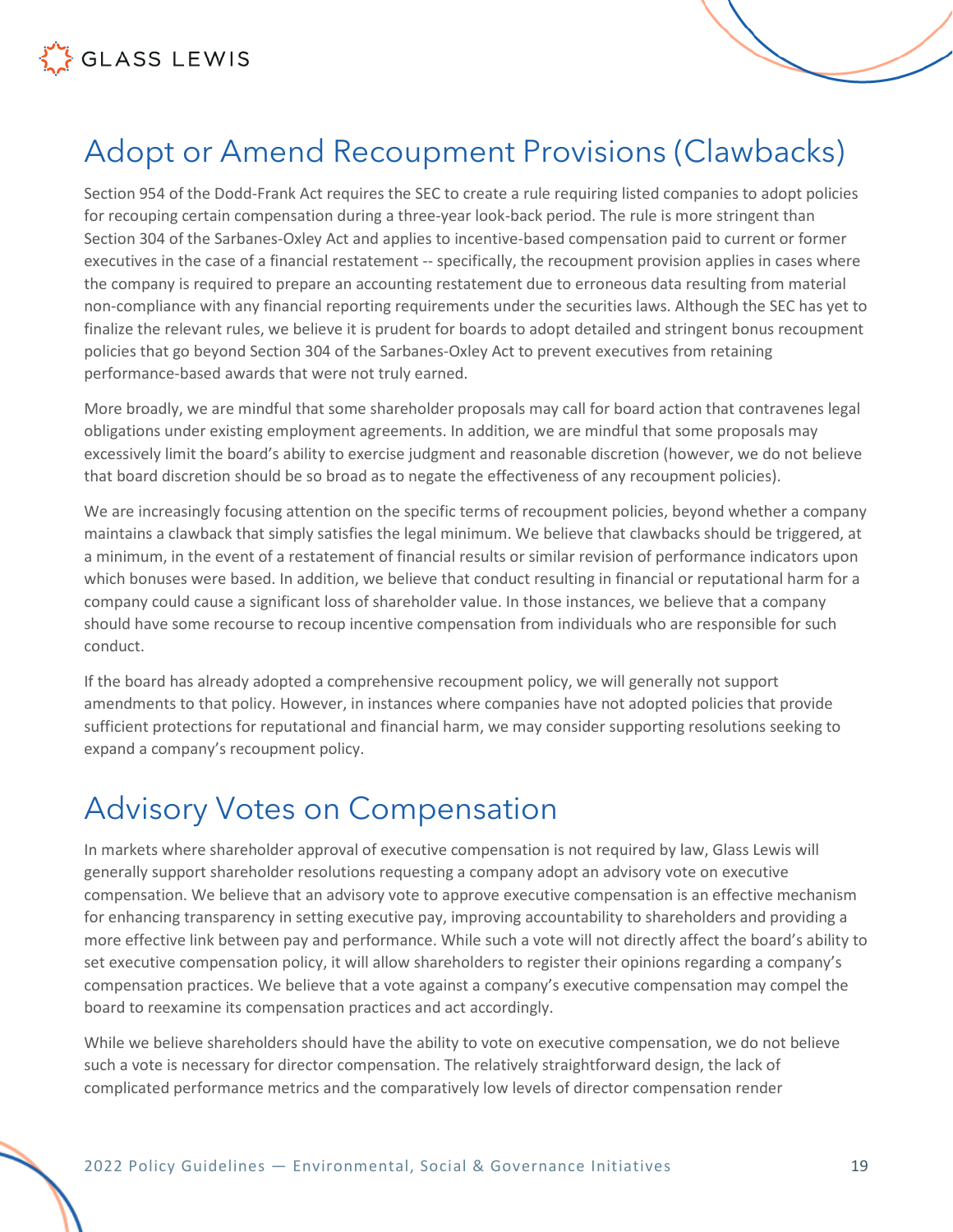

shareholder input on non-employee director compensation less necessary. We typically do not recommend shareholders support resolutions requesting an advisory vote on director compensation, but will consider supporting such resolutions in cases where we find the compensation or perquisites received by directors to be egregious or excessive in relation to a company's peer group.

#### <span id="page-19-0"></span>Compensation Consultants

Glass Lewis believes that consultants engaged by a company's compensation committee should be unquestionably free of conflicts of interest. Because a potential or actual conflict of interest may arise when a consultant is engaged by a company's compensation committee or performs other business services for the company or management, we believe that such consultants should avoid providing services unrelated to those commissioned by the compensation committee. As mandated by Section 952 of the Dodd-Frank Act, as of January 11, 2013, the SEC approved new listing requirements for both the NYSE and NASDAQ which require compensation committees to consider six factors in assessing compensation advisor independence. These factors include: (i) provision of other services to the company; (ii) fees paid by the company as a percentage of the advisor's total annual revenue; (iii) policies and procedures of the advisor to mitigate conflicts of interests; (iv) any business or personal relationships of the consultant with any member of the compensation committee; (v) any company stock held by the consultant; and (vi) any business or personal relationships of the consultant with any executive officer of the company. According to the SEC, "no one factor should be viewed as a determinative factor." In light of these new disclosure requirements, we will review proposals requesting that companies provide more information regarding the independence of or the services obtained from compensation consultants on a case-by-case basis.

### <span id="page-19-1"></span>Disclosure of Compensation

Glass Lewis believes that disclosure of information regarding compensation is critical to allowing shareholders to evaluate the extent to which executive compensation is based on performance. We generally support improving disclosure regarding the compensation paid to top executives, directors and statutory auditors (as applicable per market). We believe this information can allow shareholders to better determine whether an individuals' compensation is reasonable in terms of his or her position at a company, relative to the company's performance and to the compensation paid by a company's peers to individuals with similar responsibilities.

In many markets, regulators currently mandate significant disclosure of executive compensation. In those cases, we generally believe that providing information beyond that which is required by law, such as the details of individual employment agreements of employees below the senior level, could create internal personnel tension or put the company at a competitive disadvantage, prompting employee poaching by competitors. Further, we are not convinced that this information would be beneficial to shareholders. Given these concerns, Glass Lewis typically does not believe that shareholders would benefit from additional disclosure of individual compensation packages beyond the significant level that is already required for senior executives in many countries; we therefore typically recommend voting against shareholder proposals seeking such detailed disclosure. We will, however, review each proposal on a case-by-case basis, taking into account the company's history of aligning executive compensation, the company's current disclosure, and the likelihood of the creation or protection of shareholder value from adoption of the proposal.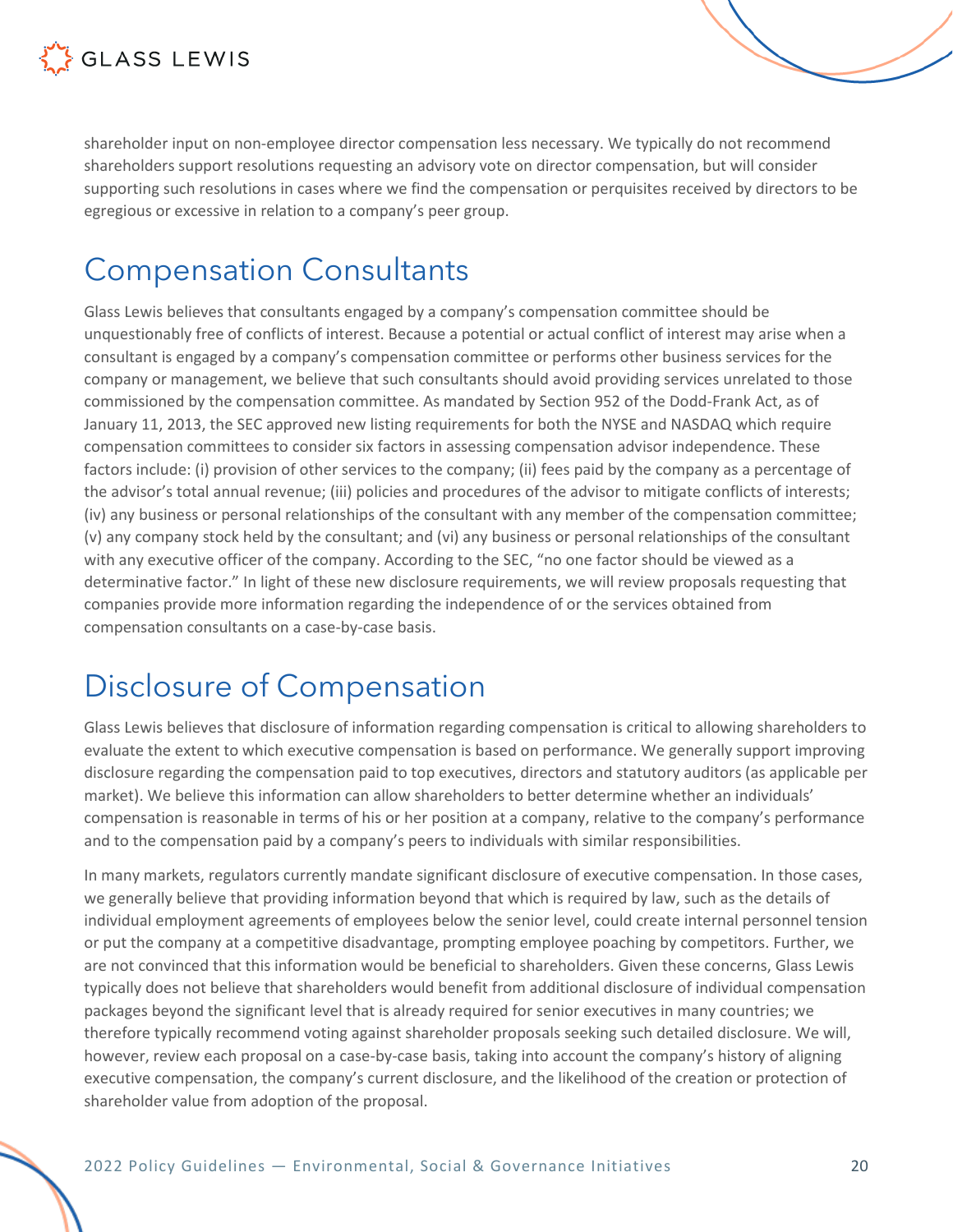

### <span id="page-20-0"></span>Equity Holding Requirements

Glass Lewis strongly supports the linking of executive compensation to the creation and protection of longterm sustainable shareholder value. Executives generally receive a significant portion of their compensation in equity grants intended to provide this link, i.e., to align their interests with those of shareholders. However, the alignment benefit from equity grants is eliminated when executives sell the shares they have been granted. Therefore we believe shareholders should encourage executives to retain some level of shares acquired through equity compensation programs to provide continued alignment of their interests with those of shareholders.

As such, we will generally recommend support for well-crafted shareholder proposals requiring executives to retain a significant portion of shares until or after termination of employment. As part of our evaluation, we will examine the number of shares executives own as well as any existing executive share ownership requirements and any limitations placed on the sale of their shares.

#### <span id="page-20-1"></span>Golden Coffins

Glass Lewis does not believe that the payment of substantial, unearned posthumous compensation provides any incentive to executives or in any way aligns the interests of executives with those of shareholders. Glass Lewis firmly believes that compensation paid to executives should be clearly linked to the creation of shareholder value. As such, Glass Lewis favors compensation plans centered on the payment of awards contingent upon the satisfaction of sufficiently stretching and appropriate performance metrics. The payment of posthumous, unearned and unvested awards should be subject to shareholder approval, if not eliminated altogether. Shareholders should be skeptical regarding any putative benefit they derive from costly payments made to executives who are no longer in any position to affect company performance.

To that end, we will consider supporting a reasonably crafted shareholder proposal seeking to prohibit, or require shareholder approval of survivor benefit payments to senior executives' estates or beneficiaries. We will not recommend supporting proposals that would, upon passage, violate existing contractual obligations or the terms of compensation plans currently in effect.

### <span id="page-20-2"></span>Hedging of Stock

Glass Lewis believes that the hedging of shares by executives in the shares of the companies where they are employed severs the alignment of interests of the executive with shareholders. We believe companies should adopt strict policies to prohibit executives from hedging the economic risk associated with their shareownership in the company. Therefore, in cases where companies have clearly failed to provide proper mechanisms that prevent executives from using financial instruments that are adverse to the interests of shareholders, we will recommend shareholders support shareholder resolutions that request that companies adopt and disclose information regarding restrictions on the hedging of executives' stock.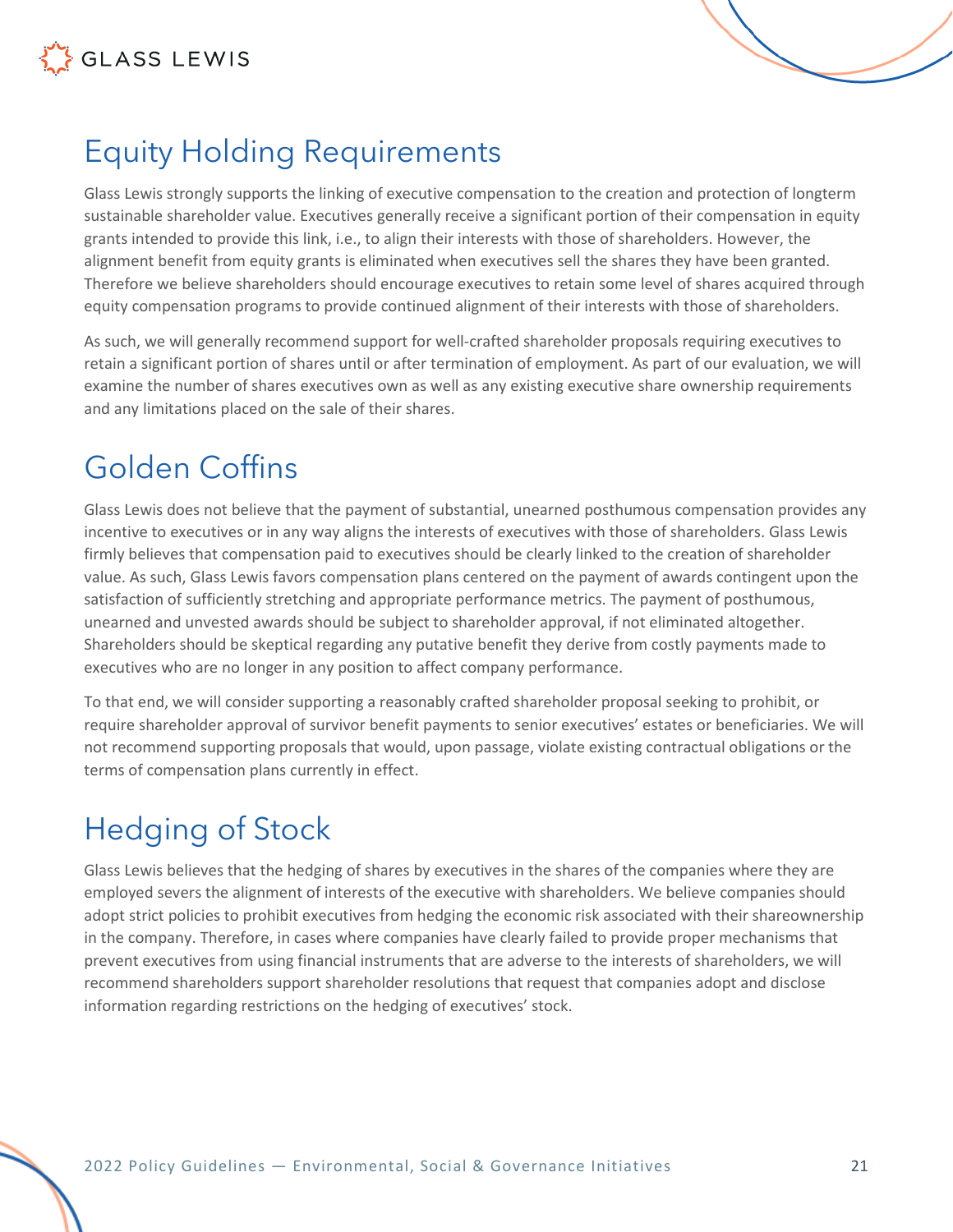### <span id="page-21-0"></span>Linking Executive Pay to Environmental & Social **Criteria**

We recognize that a company's involvement in environmentally or socially sensitive and labor-intensive industries influences the degree to which a firm's overall strategy must weigh environmental and social concerns. However, we also understand that the value generated by incentivizing executives to prioritize environmental and social issues is difficult to quantify and measure, and necessarily varies among industries and companies.

When reviewing proposals seeking to tie executive compensation to environmental or social practices, we will review the target firm's compliance with (or contravention of) applicable laws and regulations, and examine any history of environmentally and socially related concerns, including those resulting in material investigations, lawsuits, fines and settlements. We will also review the firm's current compensation policies and practices. However, regarding the selection of performance metrics for executive compensation, Glass Lewis generally believes that such decisions should be left to the compensation committee.

### <span id="page-21-1"></span>Linking Executive Pay to Performance

Glass Lewis views performance-based compensation as an effective means of motivating executives to act in the best interests of shareholders. In our view, an executive's compensation should be specific to the company and its performance and should also be tied to the executive's achievements within the company.

However, when firms have inadequately linked executive compensation and company performance we will consider recommending support for reasonable proposals seeking to link a percentage of equity awards to performance criteria. We will also consider supporting appropriately crafted proposals requesting that the compensation committee include multiple performance metrics when setting executive compensation, provided that the terms of the shareholder proposal are not overly prescriptive. Though boards often argue that these types of restrictions would unduly hinder their ability to attract and retain talent, we believe boards can develop an effective, consistent and reliable approach to remuneration utilizing a wide range (and an appropriate mix) of fixed and performance-based compensation.

### <span id="page-21-2"></span>Pledging of Shares

Glass Lewis believes that shareholders should examine the facts and circumstances of each company rather than apply a one-size-fits-all policy regarding employee stock pledging. Glass Lewis believes that shareholders benefit when employees, particularly senior executives, have "skin-in-the-game" and therefore recognizes the benefits of measures designed to encourage employees to both buy shares out of their own pocket and to retain shares they have been granted; blanket policies prohibiting stock pledging may discourage executives and employees from doing either.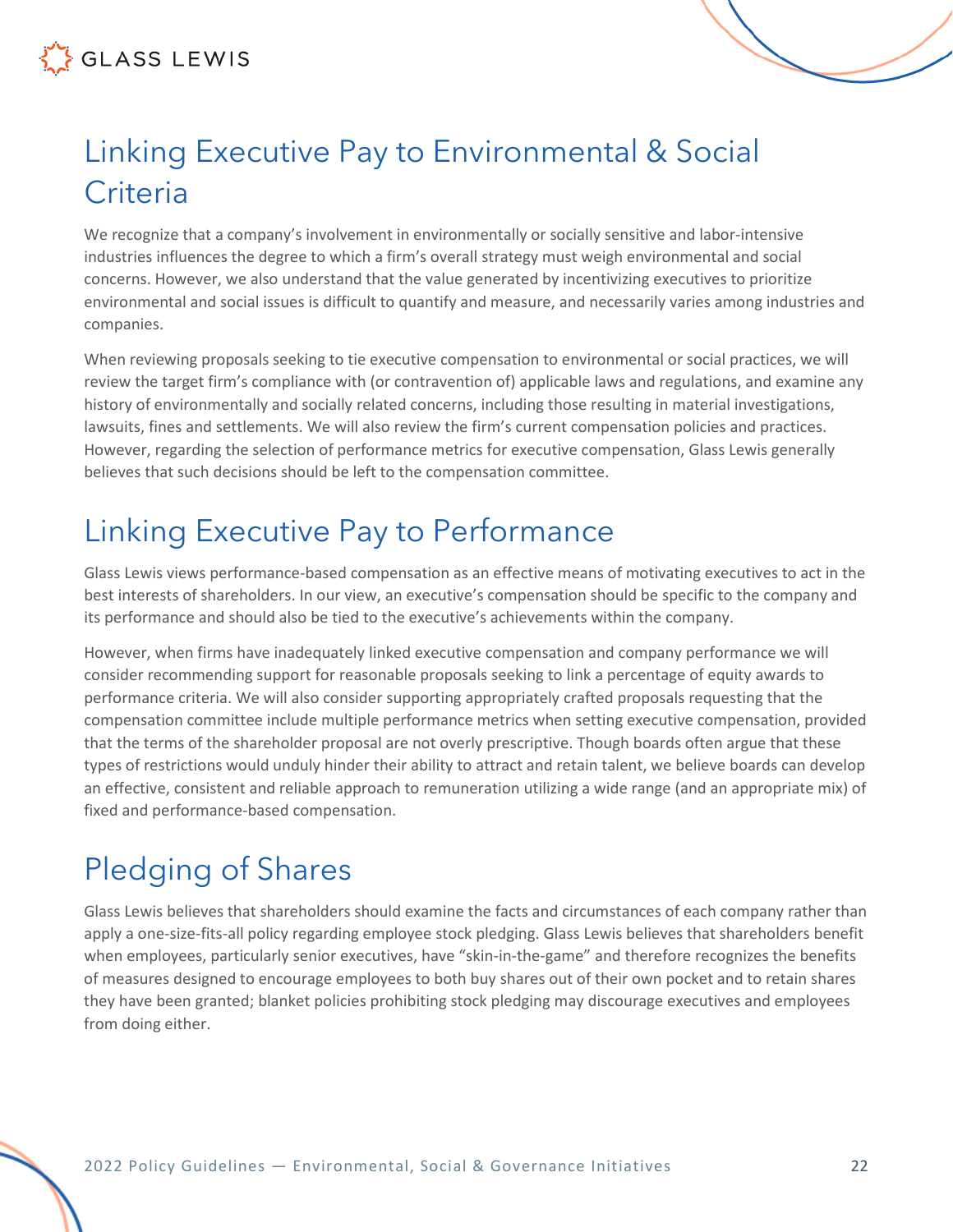

However, we also recognize that the pledging of shares can present a risk that, depending on a host of factors, an executive with significant pledged shares and limited other assets may have an incentive to take steps to avoid a forced sale of shares in the face of a rapid stock price decline. Therefore, to avoid substantial losses from a forced sale to meet the terms of the loan, the executive may have an incentive to boost the stock price in the short term in a manner that is unsustainable, thus hurting shareholders in the long-term. We also recognize concerns regarding pledging may not apply to less senior employees, given the latter group's more limited influence over a company's stock price. Therefore, we believe that the issue of pledging shares should be reviewed in that context, as should polices that distinguish between the two groups.

Glass Lewis believes that the benefits of stock ownership by executives and employees may outweigh the risks of stock pledging, depending on many factors. As such, Glass Lewis reviews all relevant factors in evaluating proposed policies, limitations and prohibitions on pledging stock, including:

- The number of shares pledged;
- The percentage executives' pledged shares are of outstanding shares;
- The percentage executives' pledged shares are of each executive's shares and total assets;
- Whether the pledged shares were purchased by the employee or granted by the company;
- Whether there are different policies for purchased and granted shares;
- Whether the granted shares were time-based or performance-based;
- The overall governance profile of the company;
- The volatility of the company's stock (in order to determine the likelihood of a sudden stock price drop);
- The nature and cyclicality, if applicable, of the company's industry;
- The participation and eligibility of executives and employees in pledging;
- The company's current policies regarding pledging and any waiver from these policies for employees and executives; and
- Disclosure of the extent of any pledging, particularly among senior executives.

#### <span id="page-22-0"></span>Retirement Benefits and Severance

As a general rule, Glass Lewis believes that shareholders should not be involved in the design or approval of individual severance plans. Such matters should be left to the board's compensation committee, which can be held accountable for its decisions through the election of its director members.

However, when proposals are crafted to require approval only if the benefit exceeds 2.99 times the amount of the executive's base salary plus bonus, Glass Lewis typically supports such requests. In the United States, above this threshold, based on the executive's average annual compensation for the most recent five years, a company can no longer deduct severance payments as an expense; thus shareholders are deprived of a valuable benefit without an offsetting incentive to the executive. We believe that shareholders should be consulted before such large payments are made, along with the payments' concomitant tax penalty, and that implementing such policies would still leave companies with sufficient freedom to enter into appropriate severance arrangements.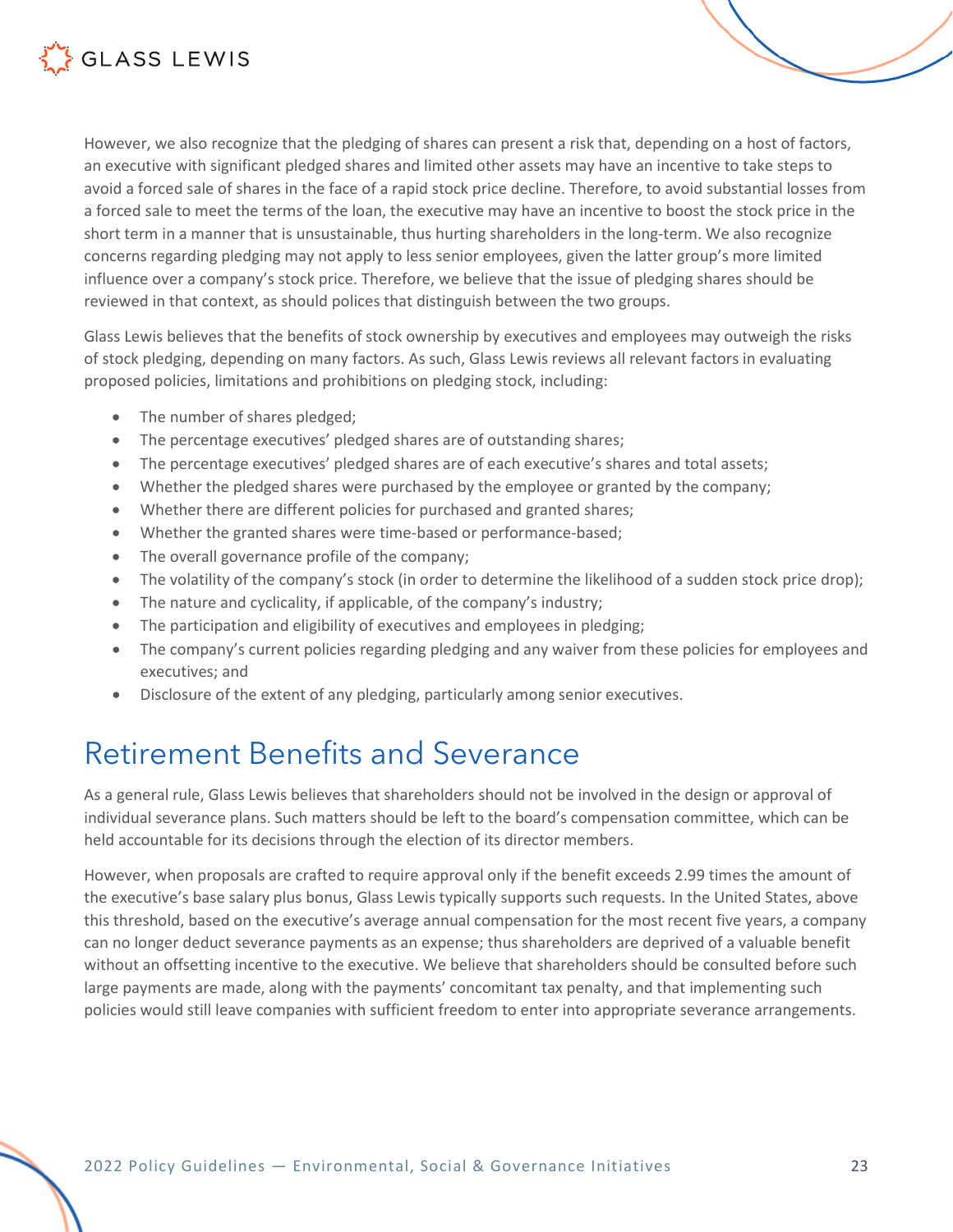

### <span id="page-23-0"></span>Tax Gross-Ups

Tax gross-ups can act as anti-takeover measures, as larger payouts to executives result in larger gross-ups, which could artificially inflate the ultimate purchase price under a takeover or merger scenario. Additionally, gross-ups can result in opaque compensation packages where shareholders are unlikely to be aware of the total compensation an executive may receive, and therefore the ultimate cost to shareholders. In addition, highly compensated executives are already well-positioned to protect themselves financially from the effects of takeover. Further, we believe that in instances where companies have severance agreements in place for executives, payments made pursuant to such arrangements are often large enough to soften the blow of any additional excise taxes. Finally, such payments are not performance based, thus providing no incentive to recipients and, if large, can be a significant cost to companies.

As such, we will typically recommend supporting proposals requesting that a compensation committee adopt a policy that it will not make or promise to make to its senior executives any tax gross-up payments, except those applicable to management employees of the company generally, such as a relocation or expatriate tax equalization policy.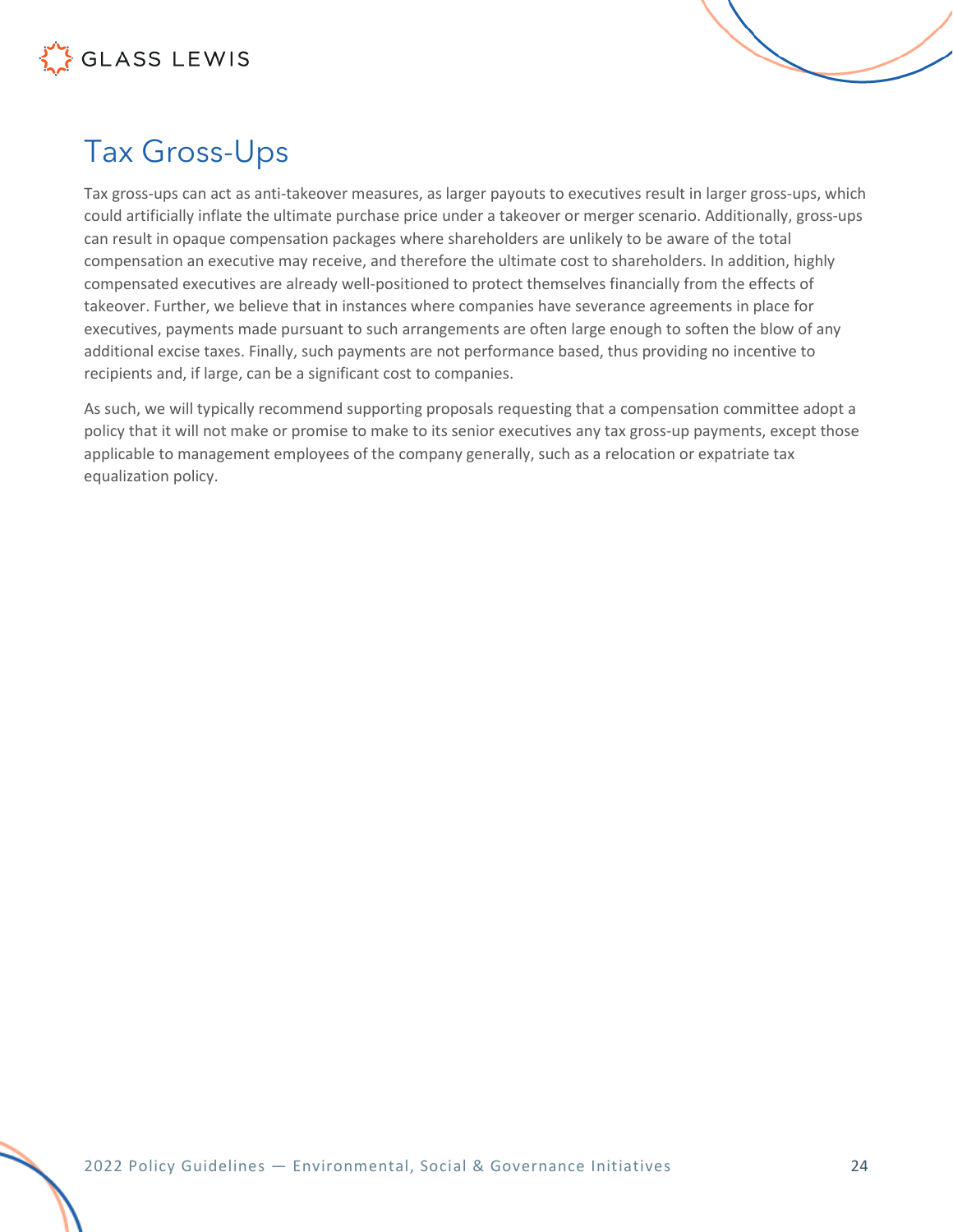# <span id="page-24-0"></span>Environmental and Social Issues

### <span id="page-24-1"></span>Overall Approach

We believe part of the board's role is to ensure that management conducts a complete risk analysis of company operations, including those that have environmental and social implications. We believe that directors should monitor management's performance in mitigating environmental and social risks related to operations in order to eliminate or minimize the risks to a company and its shareholders. Companies face significant financial, legal and reputational risks resulting from poor environmental and social practices, or negligent oversight thereof. Therefore, in cases where the board or management has neglected to take action on a pressing issue that could negatively impact shareholder value, we believe that shareholders should take necessary action in order to effect changes that will safeguard their financial interests.

We believe shareholders should use their influence to push for governance structures that protect shareholders and promote director accountability. Therefore, we recognize that the support of appropriately crafted shareholder initiatives may at times serve to promote or protect shareholder value. When management and the board have displayed disregard for environmental or social risks, have engaged in egregious or illegal conduct, or have failed to adequately respond to current or imminent environmental and social risks that threaten shareholder value, we believe shareholders should hold directors accountable. When a substantial environmental or social risk has been ignored or inadequately addressed, we may recommend voting against members of the audit committee, or members of a committee specifically charged with oversight of the issue in question.

To that end, Glass Lewis evaluates shareholder resolutions regarding environmental and social issues in the context of the financial materiality of the issue to the company's operations. We believe that all companies face risks associated with environmental and social issues. However, we recognize that these risks manifest themselves differently at each company as a result of a company's operations, workforce, structure, and geography, among other factors. Accordingly, we place a significant emphasis on the financial implications of a company adopting, or not adopting, any proposed shareholder resolution. To assist us in determining financial materiality, Glass Lewis will also consider the standards developed by the Sustainability Accounting Standards Board (SASB). Additionally, Glass Lewis also examines:

**Direct environmental and social risk** — Companies should evaluate financial exposure to direct environmental risks associated with their operations. Examples of direct environmental risks include those associated with oil or gas spills, contamination, hazardous leakages, explosions, or reduced water or air quality, among others. Social risks may include non-inclusive employment policies, inadequate human rights policies, or issues that adversely affect the company's stakeholders. Further, firms should consider their exposure to risks emanating from broad range of issues, over which they may have no or only limited control, such as insurance companies being affected by increased storm severity and frequency resulting from climate change or membership in trade associations with controversial political ties.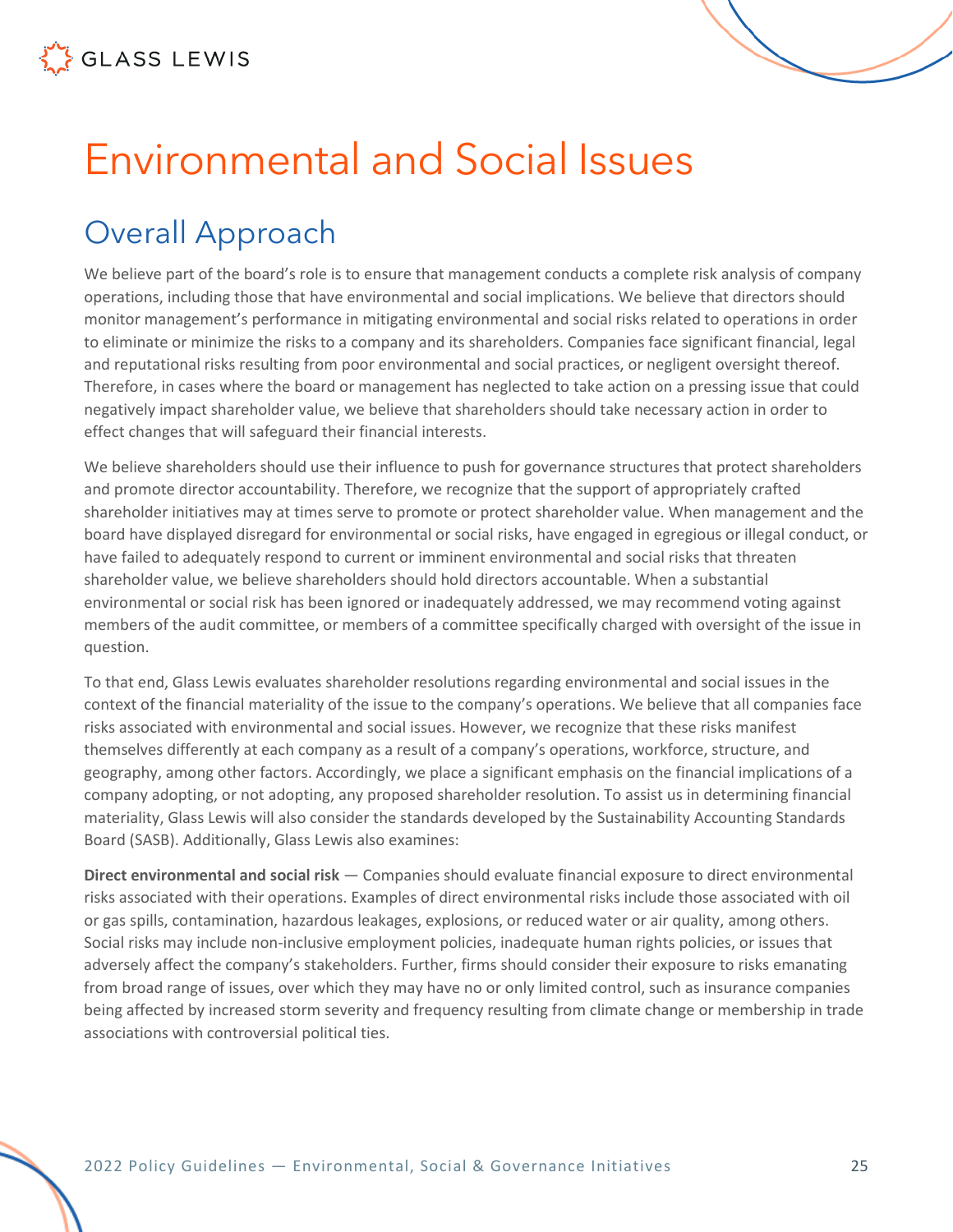

**Risk due to legislation and regulation** — Companies should evaluate their exposure to changes or potential changes in regulation that affect current and planned operations. Regulation should be carefully monitored in all jurisdictions in which the company operates. We look closely at relevant and proposed legislation and evaluate whether the company has responded proactively.

**Legal and reputational risk** — Failure to take action on important environmental or social issues may carry the risk of inciting negative publicity and potentially costly litigation. While the effect of high-profile campaigns on shareholder value may not be directly measurable, we believe it is prudent for firms to evaluate social and environmental risk as a necessary part of assessing overall portfolio risk.

**Governance risk** — Inadequate oversight of environmental and social issues carries significant risks to companies. When leadership is ineffective or fails to thoroughly consider potential risks, such risks are likely unmitigated and could thus present substantial risks to the company, ultimately leading to loss of shareholder value. Glass Lewis believes that one of the most crucial factors in analyzing the risks presented to companies in the form of environmental and social issues is the level and quality of oversight over such issues. When management and the board have displayed disregard for environmental risks, have engaged in egregious or illegal conduct, or have failed to adequately respond to current or imminent environmental risks that threaten shareholder value, we believe shareholders should hold directors accountable. When a substantial environmental or social risk has been ignored or inadequately addressed, we may recommend voting against responsible members of the risk committee or its equivalent (including an environmental or sustainability committee), or in favor of a well-crafted shareholder proposal that addresses the company's failure to address such risks, particularly around providing more disclosure and reporting regarding the risk and related mitigation initiatives. In addition, or alternatively, depending on the proposals presented, we may also consider recommending voting against a company's accounts and reports and/or ratification of management and board acts.

#### <span id="page-25-0"></span>Animal Welfare

Glass Lewis believes that it is prudent for management to assess potential exposure to regulatory, legal and reputational risks associated with all business practices, including those related to animal welfare. A highprofile campaign launched against a company could result in shareholder action, a reduced customer base, protests and potentially costly litigation. However, in general, we believe that the board and management are in the best position to determine policies relating to the care and use of animals. While we review all such proposals on a case-by-case basis, we will generally recommend voting against proposals seeking to eliminate or limit board discretion regarding animal testing or animal slaughter unless there is a clear and documented link between the board's policies and the degradation of shareholder value.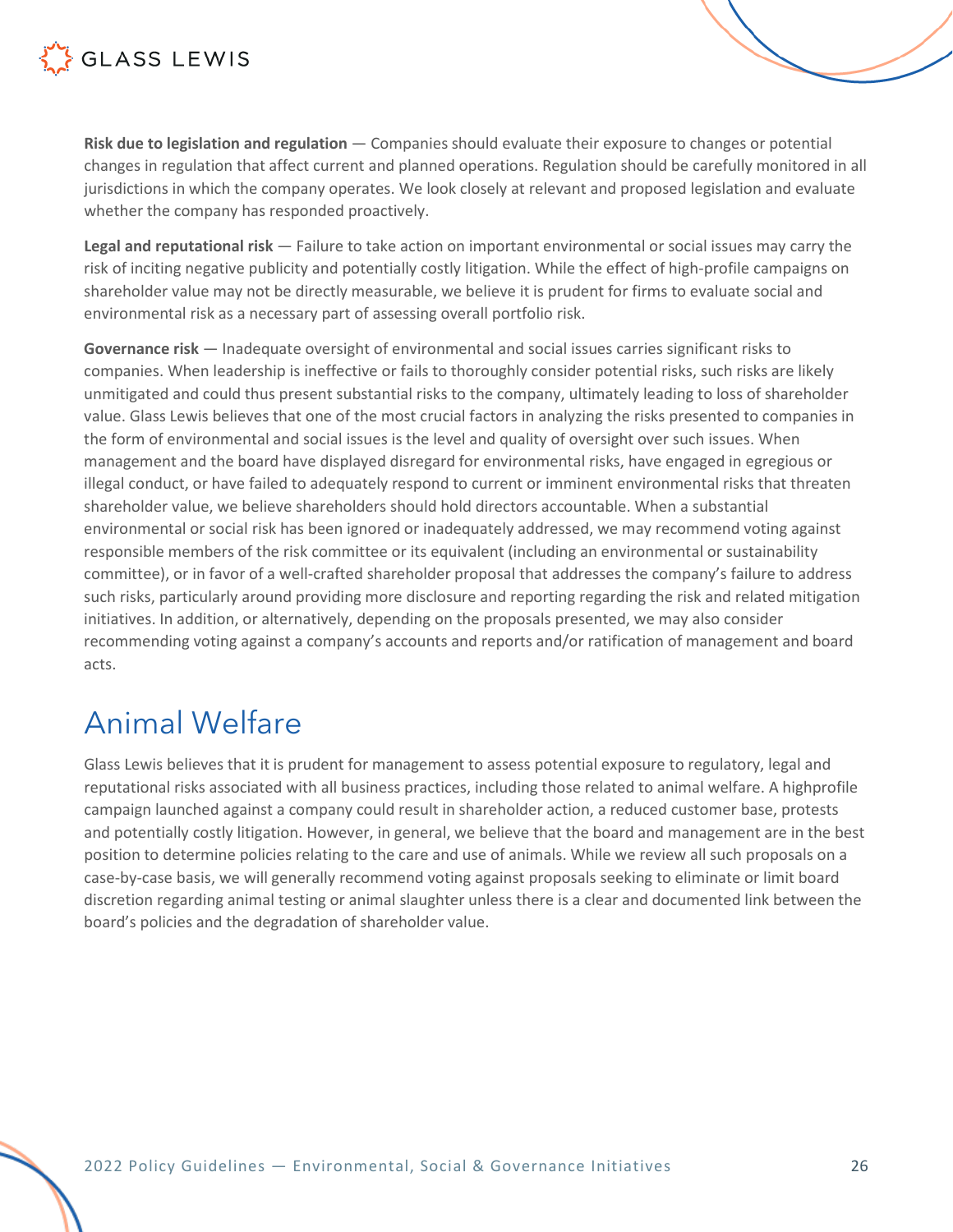### <span id="page-26-0"></span>Climate Change

#### <span id="page-26-1"></span>Climate-Related Lobbying

On a global basis, companies have begun providing additional disclosure concerning how they are ensuring that corporate funds are being spent in ways that further their objectives with respect to climate policy. As such, there is a growing acknowledgement by investors and companies that ensuring alignment between stated values and lobbying expenditures, including those of trade associations, is an important consideration. When companies actively lobby, whether directly or indirectly, in a manner that seems to contradict their espoused priorities and positions, it can result in the inefficient use of corporate resources, confuse a company's messages, and expose a company to significant reputational risks. Accordingly, Glass Lewis will generally recommend in favor of proposals requesting more information on a company's climate-related lobbying. When reviewing proposals asking for disclosure on this issue, we will evaluate: (i) whether the requested disclosure would meaningfully benefit shareholders' understanding of the company's policies and positions on this issue; (ii) the industry in which the company operates; (ii) the company's current level of disclosure regarding its direct and indirect lobbying on climate change-related issues; and (iii) any significant controversies related to the Company's management of climate change or its trade association memberships. While we will generally recommend that companies enhance their disclosure on these issues, we will generally recommend against any proposals that would require a company to suspend its memberships in industry associations in or otherwise limit a company's ability to participate fully in the trade associations of which it is a member.

#### <span id="page-26-2"></span>Climate Reporting

Because climate change can have broad and wide-ranging impacts, we believe that climate change is an issue that should be addressed and considered by companies in every industry. Accordingly, we will generally recommend in favor of shareholder resolutions requesting that companies provide enhanced disclosure on climate-related issues, such as requesting that the company undertake a scenario analysis or report against the recommendations of the Task Force on Climate-related Financial Disclosures (TCFD). While we are generally supportive of proposals seeking this enhanced disclosure, we will closely evaluate the request of each resolution in the context of a company's unique circumstances and will evaluate the following when making vote recommendations: (i) how the company's operations could be impacted by climate-related issues; (ii) the company's current policies and the level and evolution of its related disclosure; (iii) whether a company provides board-level oversight of climate-related risks; (iv) the disclosure and oversight afforded to climate changerelated issues at peer companies; and (v) if companies in the company's market and/or industry have provided any disclosure that is aligned with the TCFD's recommendations.

We may recommend against these proposals, however, if we believe that a company's existing climate policies or reporting sufficiently address the request of the resolution or if we do not believe that adoption of the resolution, as written, is consistent with long-term shareholder value creation.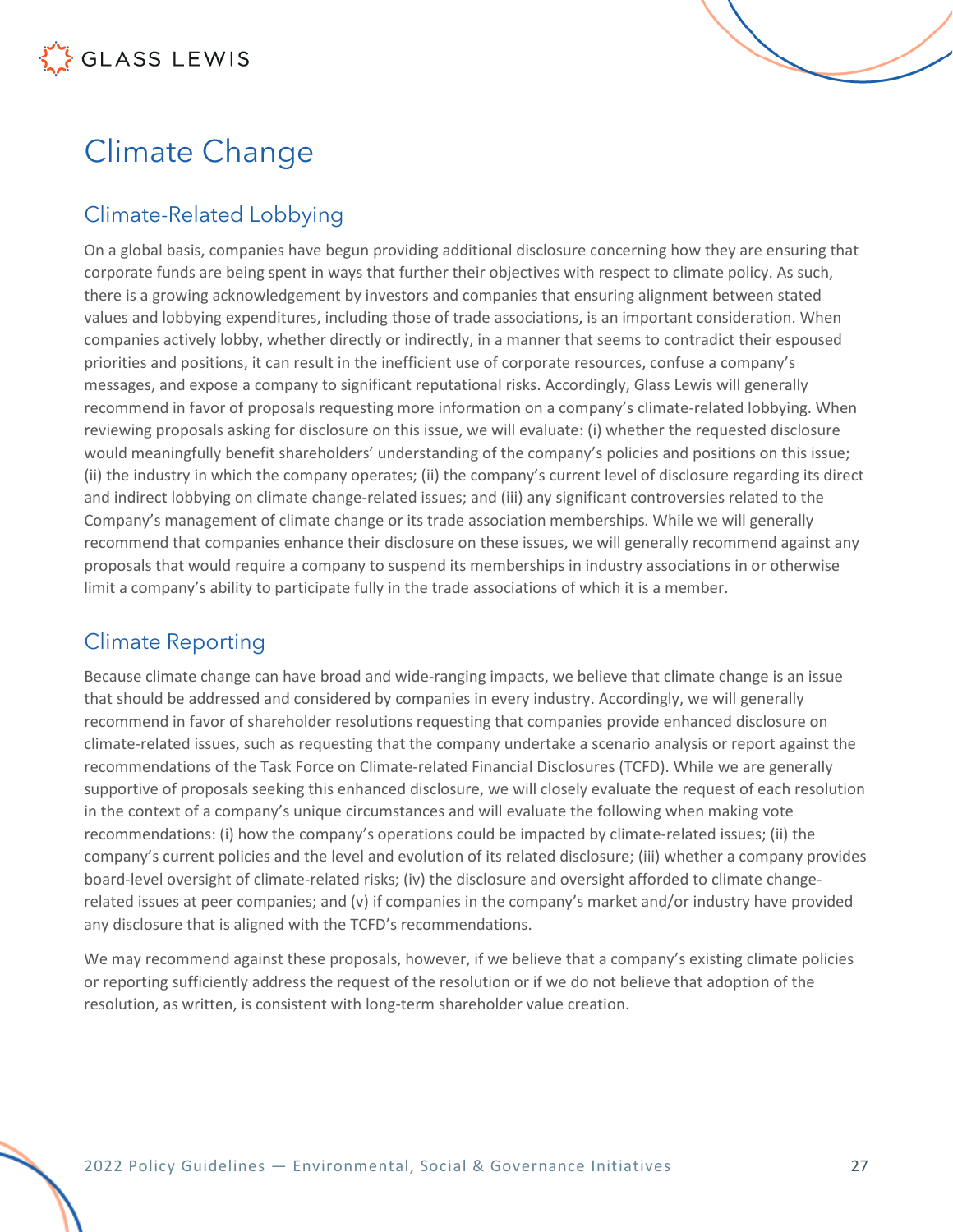

#### <span id="page-27-0"></span>Say on Climate

#### Shareholder Proposals

Beginning in 2021, companies began placing management proposals on their ballots that ask shareholders to vote on their climate transition plans, or a Say on Climate vote. Glass Lewis is broadly supportive of companies' providing robust disclosure concerning their climate strategies. However, we have some concerns regarding the implications associated with companies' Say on Climate votes. Generally, we believe that the setting of a company's business strategy is a function that is best served by the board, which has a fiduciary duty to shareholders. By allowing shareholders to weigh in on a company's long-term climate strategy (which we believe should be indistinguishable from the company's long-term business strategy), the board may be abdicating some this responsibility. Additionally, we have observed over the past year that shareholders are being asked to make informed voting decisions associated with the setting of companies' long-term business strategy – as is the case with the establishment of net zero emissions goals to 2050 - with potentially incomplete information relating to operational changes and related costs.

Given the concerns raised above, Glass Lewis will generally recommend against shareholder proposals requesting that companies adopt a Say on Climate vote. However, when evaluating these proposals, Glass Lewis will make note of and potentially consider: (i) the request of the resolution; (ii) the company's existing climate governance framework, initiatives, and reporting; (iii) the company's industry and size; and (iv) the company's exposure to climate-related risks. While we generally have concerns regarding companies adopting a Say on Climate vote, as previously noted, we are supportive of companies providing disclosure concerning their climaterelated risks and opportunities and will apply the policies enumerated in our "Climate Reporting" guideline when requests for the production of climate transition plans are disaggregated from proposals requesting that shareholders be afforded a vote on these plans.

#### Management Proposals

When evaluating management-sponsored votes seeking approval of climate transition plans we look to the board to provide information concerning the governance of the Say on Climate vote. Specifically, we believe that companies should provide information concerning the board's role in setting strategy in light of this vote, and how the board intends to interpret the vote results for the proposal. We also believe that companies should be engaging with investors prior to and after the vote and will favorably view disclosure of information concerning these engagement efforts. In instances where disclosure concerning the governance of the Say on Climate vote is not present, Glass Lewis will either recommend that shareholders abstain, or, depending on the quality of the plan presented, will recommend that shareholders vote against the proposal.

Regardless of disclosure concerning the governance of a company's Say on Climate vote, Glass Lewis will evaluate the quality of the climate transition plans presented by companies on a case-by-case basis. Because Say on Climate votes are relatively nascent, best practices or the standardization of the proposals or underlying disclosures have not been developed. Absent such standards, Glass Lewis looks to companies to clearly articulate their climate plans in a distinct and easily understandable document, which we believe should be aligned with the recommendations of the TCFD. In this disclosure, it is important that companies clearly explain their goals, how their greenhouse gas emissions (GHGs) targets support achievement of broader goals (i.e. net zero emissions goals), and any foreseeable obstacles that could hinder their progress on these initiatives.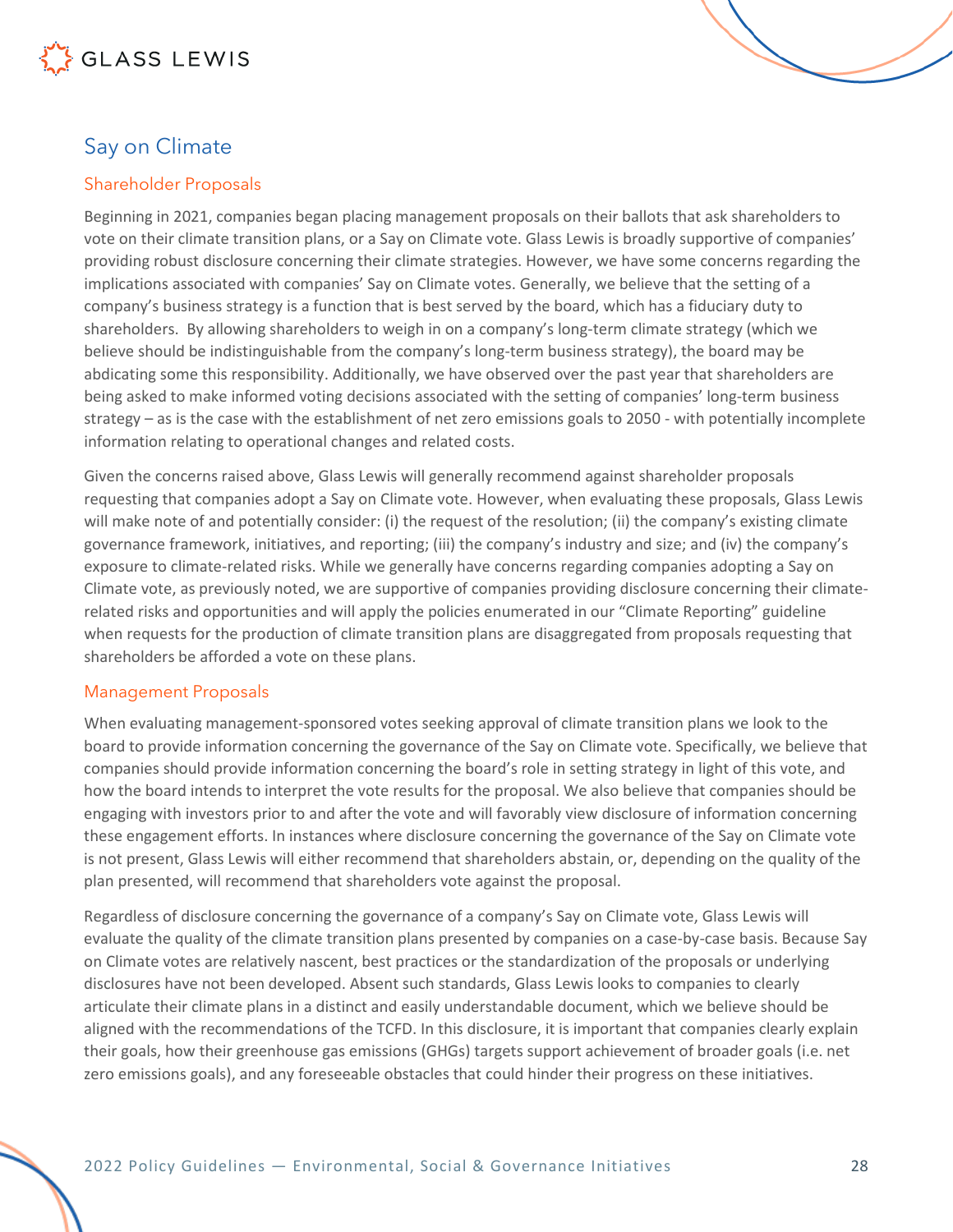

When evaluating these proposals, we will take into account a variety of factors, including: (i) the request of the resolution (e.g., whether companies are asking shareholders to approve its disclosure or its strategy); (ii) the board's role in overseeing the company's climate strategy; (iii) the company's industry and size; (iv) whether the company's GHG emissions targets and the disclosure of these targets appear reasonable in light of its operations and risk profile; and (iv) where the company is on its climate reporting journey (e.g., whether the company has been reporting and engaging with shareholders on climate risk for a number of years or if this is a relatively new initiative).

#### <span id="page-28-0"></span>Setting GHG Reduction Targets

On a case-by-case basis, we will consider supporting well-crafted proposals requesting that companies report their greenhouse gas (GHG) emissions and adopt a reduction goal for these emissions. Particularly for companies operating in carbon- or energy- intensive industries, such as those in the basic materials, integrated oil and gas, iron and steel, transportation, utilities and construction industries, we believe that managing and mitigating carbon emissions are important to ensuring long-term financial and environmental sustainability. As such, we will carefully review these proposals on a case-by-case basis, taking into account: (i) the industry in which the company operates; (ii) the existence of robust risk management of environmental issues as evidenced by material fines, lawsuits or reputational damage; and (iii) the disclosure and GHG reduction targets adopted by the company's peers.

#### <span id="page-28-1"></span>Diversity Reporting

Glass Lewis believes that human capital management is an area of material importance to all companies. Maintaining a diverse and engaged workforce can help mitigate risks related to low worker productivity, employee turnover, and lawsuits based on discrimination or harassment. Given the importance of this issue, we believe that companies should provide shareholders with adequate information to be able to assess the management of this critical aspect of their operations, and the mitigation of any attendant risks. Accordingly, Glass Lewis will generally support shareholder proposals requesting that companies disclose EEO-1 reports. We will also generally support proposals requesting that companies provide other types of disclosure concerning their workforce diversity, as well as shareholder proposals asking for details concerning how companies are promoting diversity within their workforce. When making these recommendations, Glass Lewis will consider: (i) whether the requested disclosure would meaningfully benefit shareholders' understanding of the company's diversity considerations; (ii) the company's current level of disclosure on issues related to workforce diversity; (iii) the level of such disclosure at the company's peers; and (iv) any lawsuits or accusations of discrimination within the company.

### <span id="page-28-2"></span>Energy-Related Proposals

When reviewing proposals requesting an action or disclosure related to renewable energy or energy efficiency, Glass Lewis considers the following factors: (i) current energy regulations facing the company and their attendant risks to its operations; (ii) the company's responsiveness to issues related to energy efficiency and renewable energy; (iii) the company's current disclosure on this issue; and (iv) whether the company's actions and disclosure are aligned with that of its peers.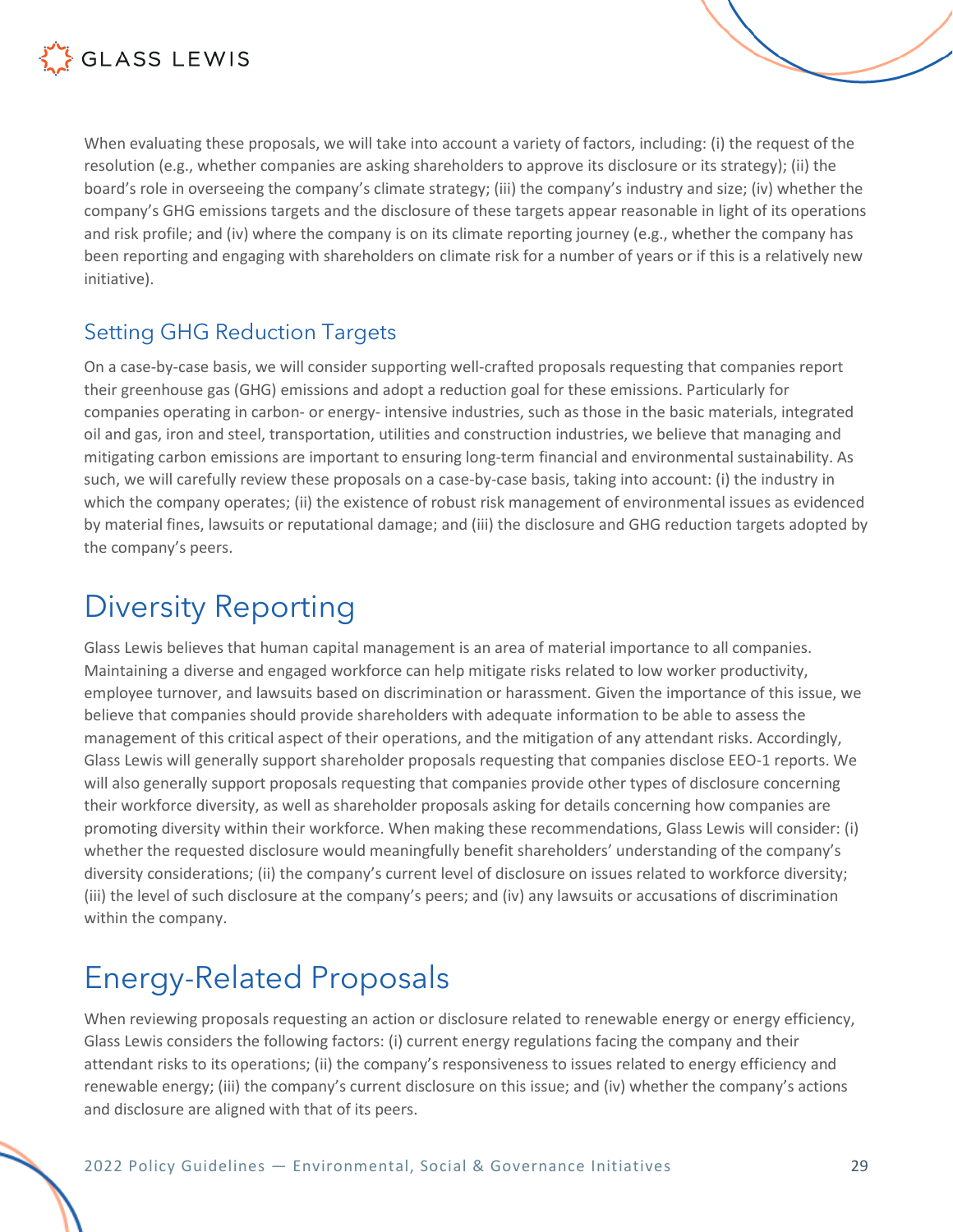

Glass Lewis may consider recommending in favor of a well-crafted proposal that requests increased disclosure of renewable energy strategies or efforts toward increased energy efficiency, if: (i) there is credible evidence of egregious or illegal behavior regarding the company's energy strategy or actions in this regard; (ii) the company has been largely unresponsive to shifting regulatory changes related to energy policies; or (iii) adoption of the requested disclosure will clearly lead to an increase in or the protection of shareholder value. However, we are not inclined to support proposals requesting the adoption of renewable energy goals or proposals seeking the implementation of prescriptive policies related to energy efficiency or renewable energy.

### <span id="page-29-0"></span>Environmental and Social Risk Oversight

#### <span id="page-29-1"></span>Board Oversight of Environmental and Social Issues

Glass Lewis recognizes the importance of ensuring the sustainability of companies' operations. We believe that insufficient oversight of material environmental and social issues can present direct legal, financial, regulatory and reputational risks that could serve to harm shareholder interests. Therefore, we believe that these issues should be carefully monitored and managed by companies, and that all companies should have an appropriate oversight structure in place to ensure that they are mitigating attendant risks and capitalizing on related opportunities to the best extent possible.

To that end, Glass Lewis believes that companies should ensure that boards maintain clear oversight of material risks to their operations, including those that are environmental and social in nature. These risks could include, but are not limited to matters related to climate change, human capital management, diversity, stakeholder relations, and health, safety & environment. Beginning in 2022, for large- and mid-cap companies and in instances where we identify material oversight concerns, Glass Lewis will review a company's overall governance practices and identify which directors or board-level committees have been charged with oversight of environmental and/or social issues.

Given the importance of the board's role in overseeing environmental and social risks, Glass Lewis will generally recommend voting against the governance chair of a company who fails to provide explicit disclosure concerning the board's role in overseeing these issues.

While we believe that it is important that these issues are overseen at the board level and that shareholders are afforded meaningful disclosure of these oversight responsibilities, we believe that companies should determine the best structure for this oversight for themselves. In our view, this oversight can be effectively conducted by specific directors, the entire board, a separate committee, or combined with the responsibilities of a key committee.

When evaluating the board's role in overseeing environmental and/or social issues, we will examine a company's proxy statement and governing documents (such as committee charters) to determine if directors maintain a meaningful level of oversight of and accountability for a company's material environmental and/ or socially-related impacts and risks.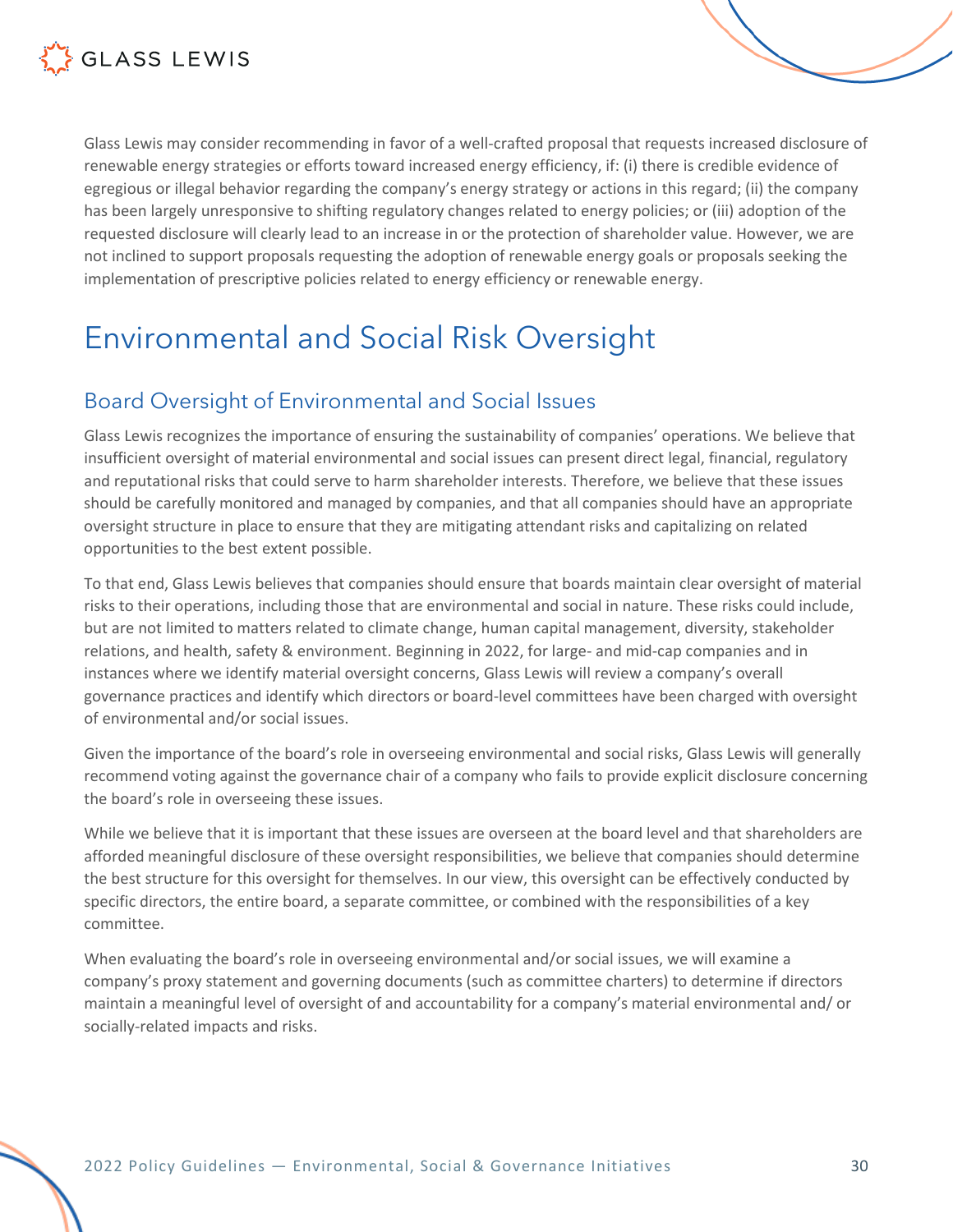

<span id="page-30-0"></span>

Glass Lewis carefully monitors companies' performance with respect to environmental and social issues, including those related to climate and human capital management. In situations where we believe that a company has not properly managed or mitigated material environmental or social risks to the detriment of shareholder value, or when such mismanagement has threatened shareholder value, Glass Lewis may recommend that shareholders vote against the members of the board who are responsible for oversight of environmental and social risks. In the absence of explicit board oversight of environmental and social issues, Glass Lewis may recommend that shareholders vote against members of the audit committee. In making these determinations, Glass Lewis will carefully review the situation, its effect on shareholder value, as well as any corrective action or other response made by the company.

For more information on how Glass Lewis evaluates environmental and social issues, please see "Overall Approach to ESG".

#### <span id="page-30-1"></span>Equal Opportunity Employment Principles

Glass Lewis carefully reviews proposals requesting the implementation of equal employment opportunity principles in order to determine whether the actions requested of the company will clearly lead to the protection or enhancement of shareholder value. Glass Lewis believes that directors who are conscientiously exercising their fiduciary duties will typically have more and better information about the Company and its situation than shareholders. In general, therefore, Glass Lewis believes board and management should be allowed wide discretion in designing and implementing employment policies. Where shareholders identify a lapse in directors fulfilling their duty, shareholders can hold them accountable in director elections. However, Glass Lewis may recommend supporting reasonable proposals seeking enhancements to, or the establishment of, an equal employment opportunity policy if there is evidence of discriminatory treatment of employees that the company failed to address, leading to a decrease in shareholder value.

#### <span id="page-30-2"></span>Holy Land Principles

In order to address some of the issues of economic disparity between Israelis and Palestinians, the Holy Land Principles were launched by Fr. Sean McManus, who was also involved the MacBride principles campaign. Whereas the MacBride principles consisted of nine fair employment principles for U.S. companies with operations in Northern Ireland, the Holy Land Principles have been established to promote fair and just employment practices in the Holy Land, which the principles describe as encompassing Israel/Palestine, the West Bank, the Gaza Strip, and East Jerusalem. In evaluating proposals requesting adoption of the Holy Land Principles, Glass Lewis will examine a company's current equal employment opportunity policy and the extent to which the company has been subject to protests, fines or litigation with a material economic impact resulting from discrimination in the workplace. We will also examine any evidence of the firm's specific record of labor concerns in the above-described Holy Land.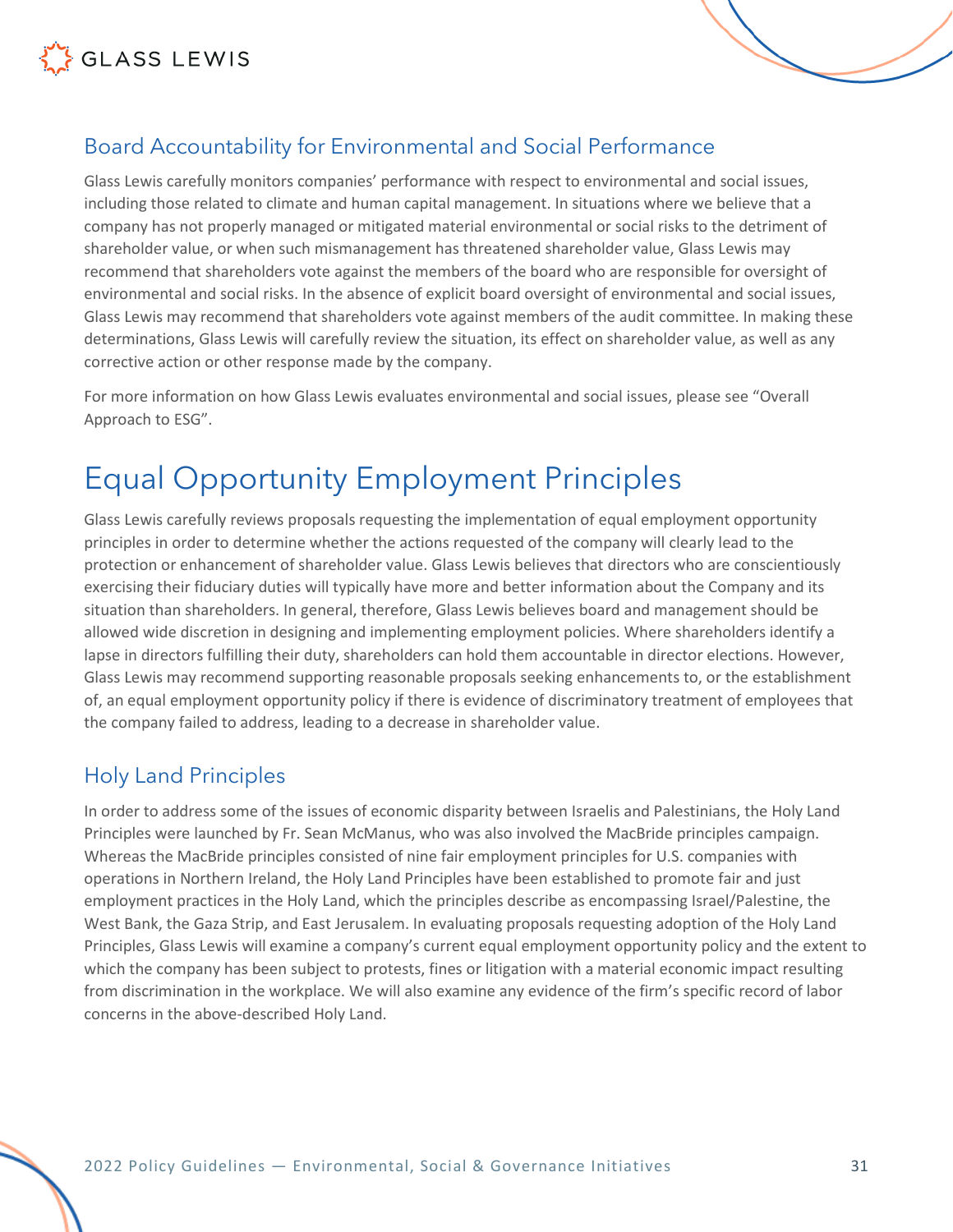

#### <span id="page-31-0"></span>Foreign Government Business Policies

When a company operates in foreign countries, Glass Lewis believes that the company and board should maintain sufficient controls to prevent illegal or egregious conduct with the potential to decrease shareholder value, examples of which include bribery, money laundering, severe environmental violations or human rights violations. We believe that shareholders should hold board members, particularly those that serve on the audit committee, or the CEO accountable for these issues when they face reelection, as these concerns may subject the company to financial risk. In some instances, we will support appropriately crafted shareholder proposals specifically addressing concerns with a company's actions outside its home jurisdiction.

### <span id="page-31-1"></span>Gender/Racial Pay Equity

Failing to address issues related to gender pay inequity can present legal and reputational risks for companies. Not only can inequitable compensation inhibit companies ability to attract and retain women and cause workplace dissatisfaction, lost productivity and high turnover, but pay inequity can result in expensive and timeconsuming lawsuits for the Company. Further, there has been a growing recognition by regulators of the gender pay gap. Given these risks, companies are increasingly being asked by shareholders to report on efforts being made to ensure pay parity. Glass Lewis will review such proposals on a case-by-case basis, taking into consideration: (i) the company's industry; (ii) the company's current efforts and disclosure with regard to gender pay equity; (iii) practices and disclosure provided by a company's peers concerning gender pay equity; and (iv) any legal and regulatory actions at the company. We will consider supporting well-crafted shareholder resolutions requesting more disclosure on the issue of gender pay equity in instances where the company has not adequately addressed the issue and there is some evidence to suggest that such inattention could present a risk to the company's operations and/or shareholders.

We will also review on a case-by-case basis proposals that request that companies disclose their median gender pay ratios (as opposed to proposals asking that such information be adjusted based on factors such as job title, tenure, and geography). In instances where companies have provided sufficient information concerning their diversity initiatives as well as information concerning how they are ensuring that women and men are paid equally for equal work, we will generally recommend against these resolutions.

#### <span id="page-31-2"></span>Human Rights

Glass Lewis believes explicit policies set out by companies' boards of directors on human rights provide shareholders with the means to determine whether companies have taken steps to mitigate risks from their human rights practices. We believe that it is prudent for a company to actively evaluate risks to shareholder value stemming from global activities and human rights practices along its entire supply chain. Findings and investigations of human rights abuses can inflict, at a minimum, reputational damage on targeted companies and have the potential to dramatically reduce shareholder value. This is particularly true for companies operating in extractive industries and in politically unstable regions. As such, while we typically rely on the oversight of the board on these important policy issues, we recognize that, in some instances, shareholders could benefit from increased reporting or further codification of human rights policies.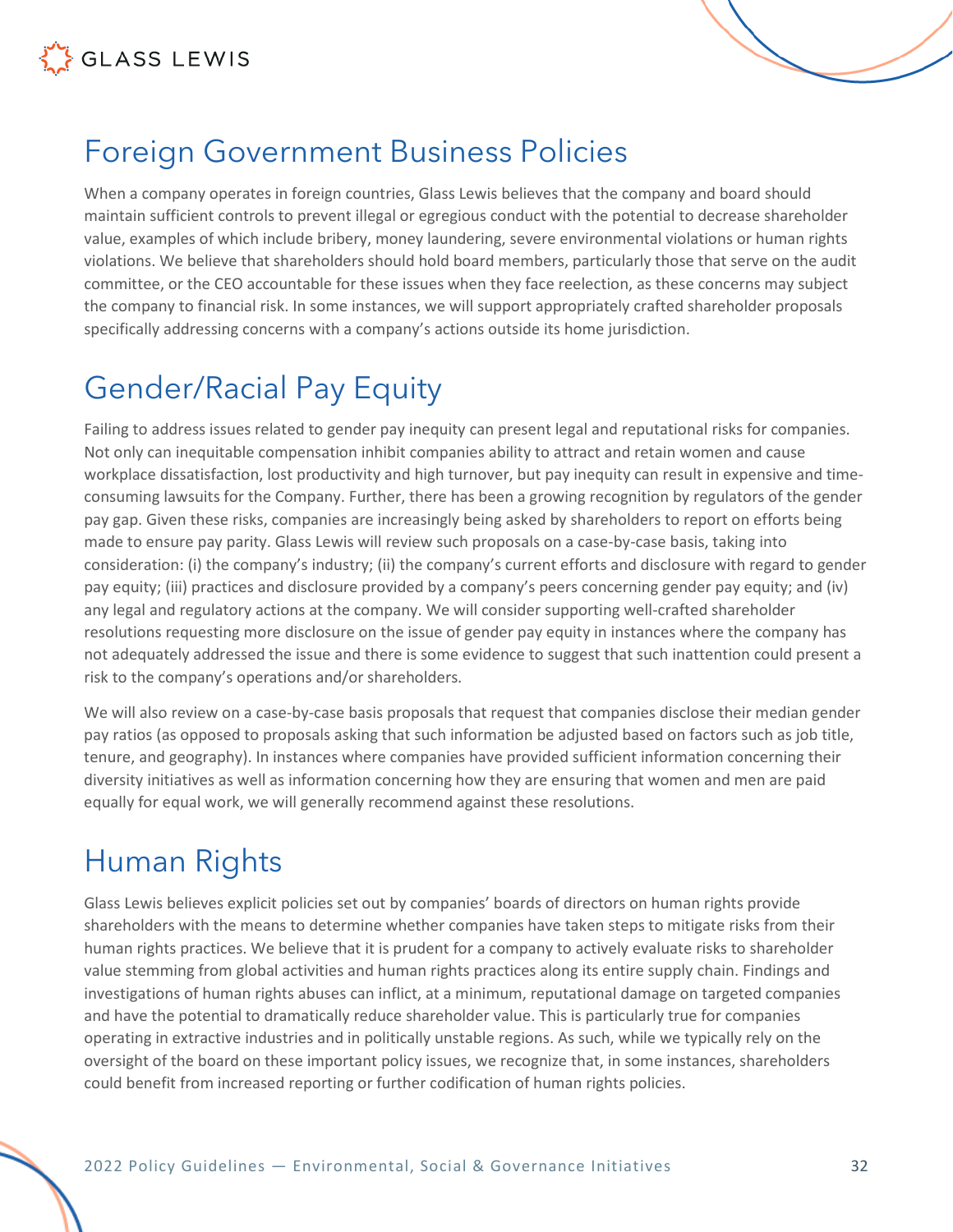



#### <span id="page-32-0"></span>Internet Censorship

Legal and ethical questions regarding the use and management of the Internet have been present since access was first made available to the public almost twenty years ago. Prominent among these debates are the issues of privacy, censorship, freedom of expression and freedom of access. Glass Lewis believes that it is prudent for management to assess its potential exposure to risks relating to the internet management and censorship policies. Even the perceived violation of user privacy or censorship of Internet access can lead to high-profile campaigns that could potentially result in decreased customer bases or potentially costly litigation. However, we generally believe that management and boards are best equipped to deal with the evolving nature of this issue in the various jurisdictions of their operations.

#### <span id="page-32-1"></span>Management-Proposed ESG Resolutions

In a variety of markets, companies have begun submitting proposals to a shareholder vote that relate to how they are managing environmental and social risks. The requests of these proposals can vary significantly from market-to-market. For example, some companies have placed management proposals alongside shareholder proposals on the same or similar topics. We have also seen some companies propose ESG-related management proposals in response to shareholder concerns or to preempt or replace a shareholder resolution. There have also been a number of companies acting proactively on environmental and social issues and that use a management proposal as a tool to gauge investor sentiment on their proposed initiatives.

These proposals are currently infrequent and often on myriad topics. Accordingly, as this area continues to develop, Glass Lewis will evaluate and update our guidelines to factor in our approach to more commonly proposed resolutions. However, at this time, Glass Lewis will take a case-by-case approach to all managementsponsored ESG resolutions. When reviewing these proposals, we will consider a variety of factors. Specifically, we will consider: (i) the request of the resolution and whether it would materially impact shareholders; (ii) whether there is a competing or corresponding shareholder proposal on the topic; (iii) the company's general responsiveness to shareholders and to emerging environmental and social issues; (iv) whether the proposal is binding or advisory; and (v) management's recommendation on how shareholders should vote on the proposal.

### <span id="page-32-2"></span>Military and Government Business Policies

Glass Lewis believes that disclosure of information on key company endeavors is important. However, we generally do not support resolutions that call for shareholder approval of policy statements for or against government programs, most of which are subject to thorough review by the federal government and elected officials at the national level. We also do not support proposals favoring disclosure of information where similar disclosure is already mandated by law, unless circumstances exist that warrant the additional disclosure.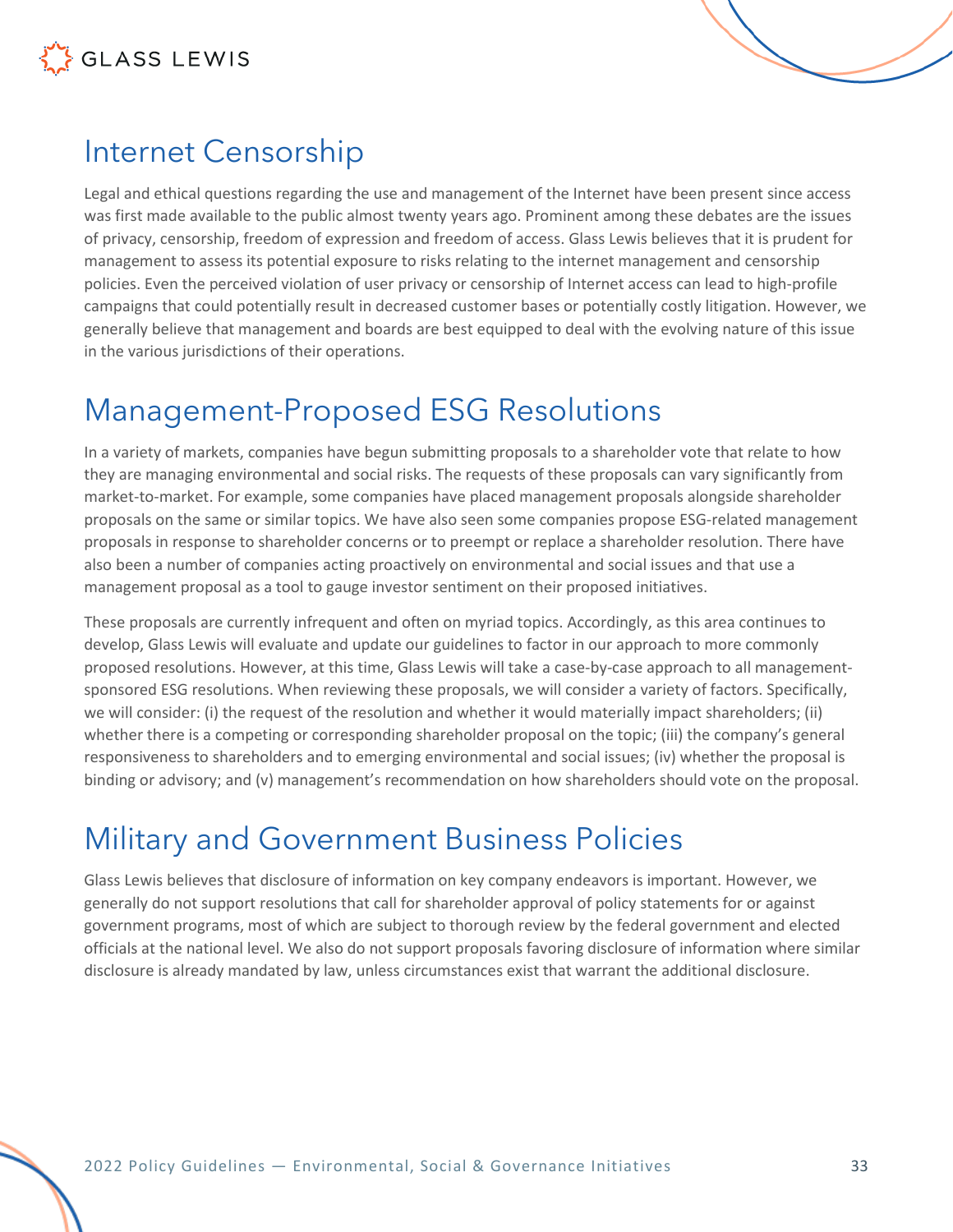



### <span id="page-33-0"></span>Nondiscrimination Policies

Companies with records of poor labor relations may face lawsuits, efficiency-draining turnover, poor employee performance, and distracting, costly investigations. Moreover, as an increasing number of companies adopt inclusive equal employment opportunity (EEO) policies, companies without comprehensive policies may face damaging recruitment, reputational and legal risks. We believe that a pattern of making financial settlements as a result of lawsuits based on discrimination could indicate investor exposure to ongoing financial risk. Where there is clear evidence of employment practices resulting in negative economic exposure, Glass Lewis may support shareholder proposals addressing such risks. In addition, Glass Lewis may consider supporting proposals requesting that companies adopt broader nondiscrimination policies in cases where a company's lack of alignment with peers in this regard may hamper its ability to attract and retain employees or where a company may be subject to regulatory scrutiny as a result of its nondiscrimination policies.

### <span id="page-33-1"></span>Nuclear Proposals

Shareholder proposals requesting that companies decommission their nuclear operations are most common in Japan, but are also seen in other markets, including the Unites States. As with other environmental and safety issues, we believe that operational decisions, particularly those related to the decommissioning of a nuclear power plant or ending nuclear operations, are best left to management and the board. As such, we typically recommend shareholders vote against proposals regarding operational matters. However, as nuclear operations have significant attendant risks, we believe that companies should thoroughly address their exposure to direct environmental, regulatory, legislative, legal and reputational risks stemming from nuclear operations and incorporate this information into their overall business risk profile. In cases where companies have been negligent in ensuring the safety of their nuclear operations or there is credible evidence of egregious or illegal behavior on behalf of the company, we may consider supporting proposals requesting increased disclosure of a company's nuclear operations or other related issues.

### <span id="page-33-2"></span>Oil Sands

We believe firms should strongly consider and evaluate exposure to financial, legal and reputational risks associated with operations in oil sands since the procedure required to extract usable crude from oil sands emits significantly more greenhouse gases than do conventional extraction methods. In addition, development of the oil sands has a deleterious effect on the local environment, such as Canada's boreal forests which sequester significant levels of carbon.

We believe companies should adequately disclose information regarding operations in oil sands, including a discussion of exposure to sensitive political and environmental areas. Companies should broadly outline the scope of oil sands operations, describe the commercial methods for producing oil, and discuss the management of greenhouse gas emissions. However, we believe that detailed disclosure of investment assumptions could unintentionally reveal sensitive information regarding operations and business strategy, which would not serve shareholders' interest. We will review all proposals seeking increased disclosure of oil sands operations in the above context, but will typically not support proposals seeking cessation or curtailment of operations.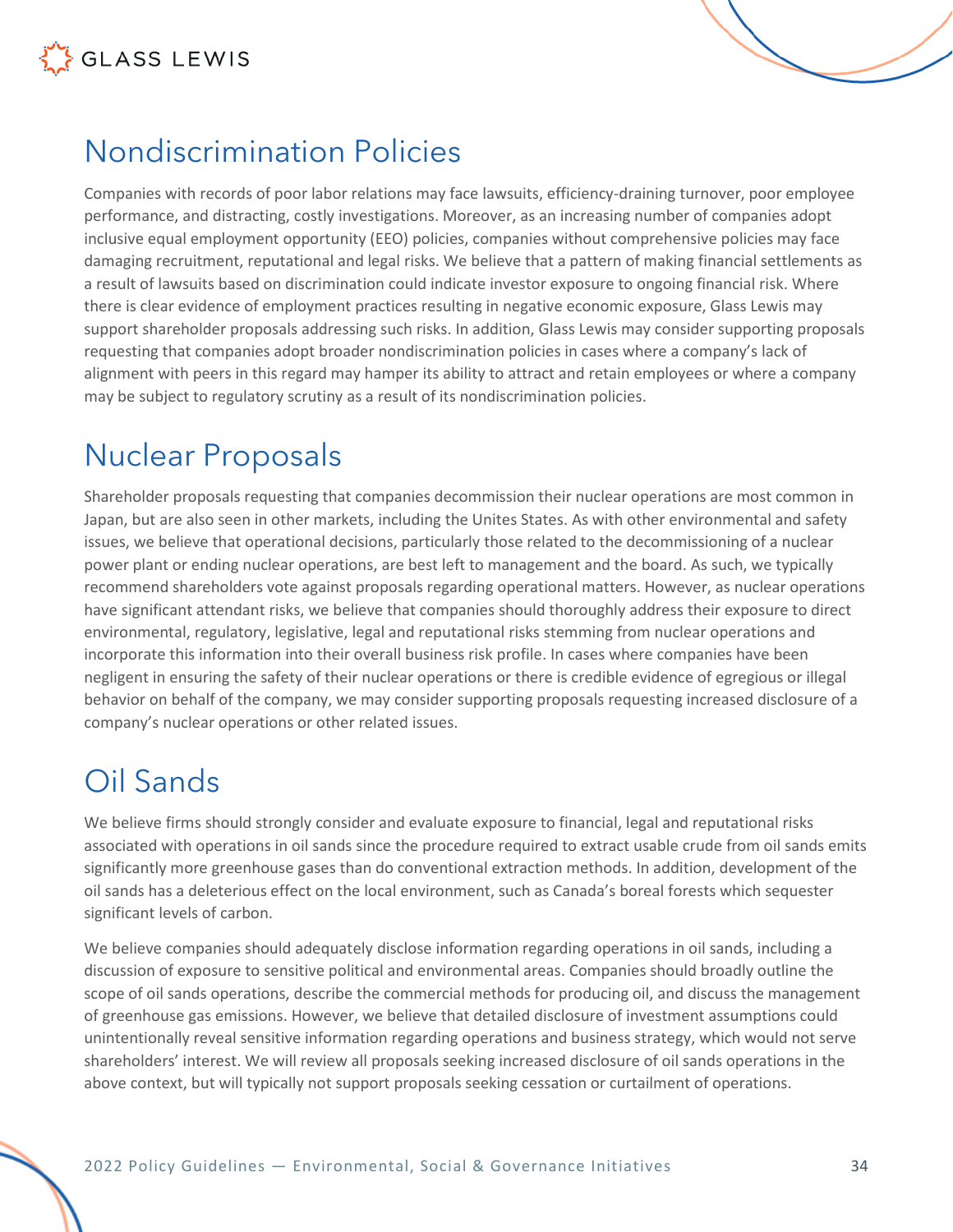

#### <span id="page-34-0"></span>Pharmaceutical and Healthcare-Related Proposals

Healthcare reform in the United States has long been a contentious political issue and Glass Lewis therefore believes firms must evaluate and mitigate the level of risk to which they may be exposed regarding potential changes in healthcare legislation. However, Glass Lewis believes that individual corporate boardrooms are not the appropriate forum in which to address evolving and contentious national policy issues. We will review proposals regarding healthcare-related issues on a case-by-case basis and may consider supporting proposals in cases where proponents have clearly demonstrated that a company's current practices or policies present significant financial or reputational harm.

Additionally, we generally recommend against proposals requesting that companies adopt policies of price restraint on their branded pharmaceuticals in order to ensure that their drugs are affordable. Glass Lewis believes that strategic and operational decisions regarding investments in innovation and pricing structures are best left to management and the board, as they know what pricing structures are appropriate based on current market conditions and are better able to assess the desirability of any market-based price adjustments. To that end, Glass Lewis will review proposals requesting increased disclosure of risks associated with drug pricing on a case-by-case basis.

#### <span id="page-34-1"></span>Reporting Contributions and Political Spending

While in the United States corporate contributions to national political parties and committees controlled by federal officeholders are prohibited under federal law, corporations can legally donate to state and local candidates, organizations registered under 26 USC Sec. 527 of the Internal Revenue Code and state-level political committees. There is, however, no standardized manner in which companies must disclose this information. As such, shareholders often must search through numerous campaign finance reports and detailed tax documents to ascertain even limited information. Corporations also frequently join trade associations, which are not required to report funds they receive for or spend on political activity and which may be politically active.

Further, in 2010 the *Citizens United v. Federal Election Commission* decision by the United States' Supreme Court affirmed that corporations are entitled to the same free speech laws as individuals and that it is legal for groups including a corporation to donate to political causes without monetary limit. While that decision did not remove bans on direct contributions to candidates, companies are now able to contribute indirectly, and substantially, to candidates through political organizations.

When evaluating whether adoption of a proposal would benefit shareholders, Glass Lewis generally considers the following:

- The risk to shareholders from the company's political activities;
- The comprehensiveness and accessibility of the company's existing corporate political spending disclosures;
- How the company's corporate political spending disclosure compares to that provided by its peers;
- The level of oversight afforded to issues of corporate political spending; and
- Whether adoption of the resolution would lead to an increase in or the protection of shareholder value.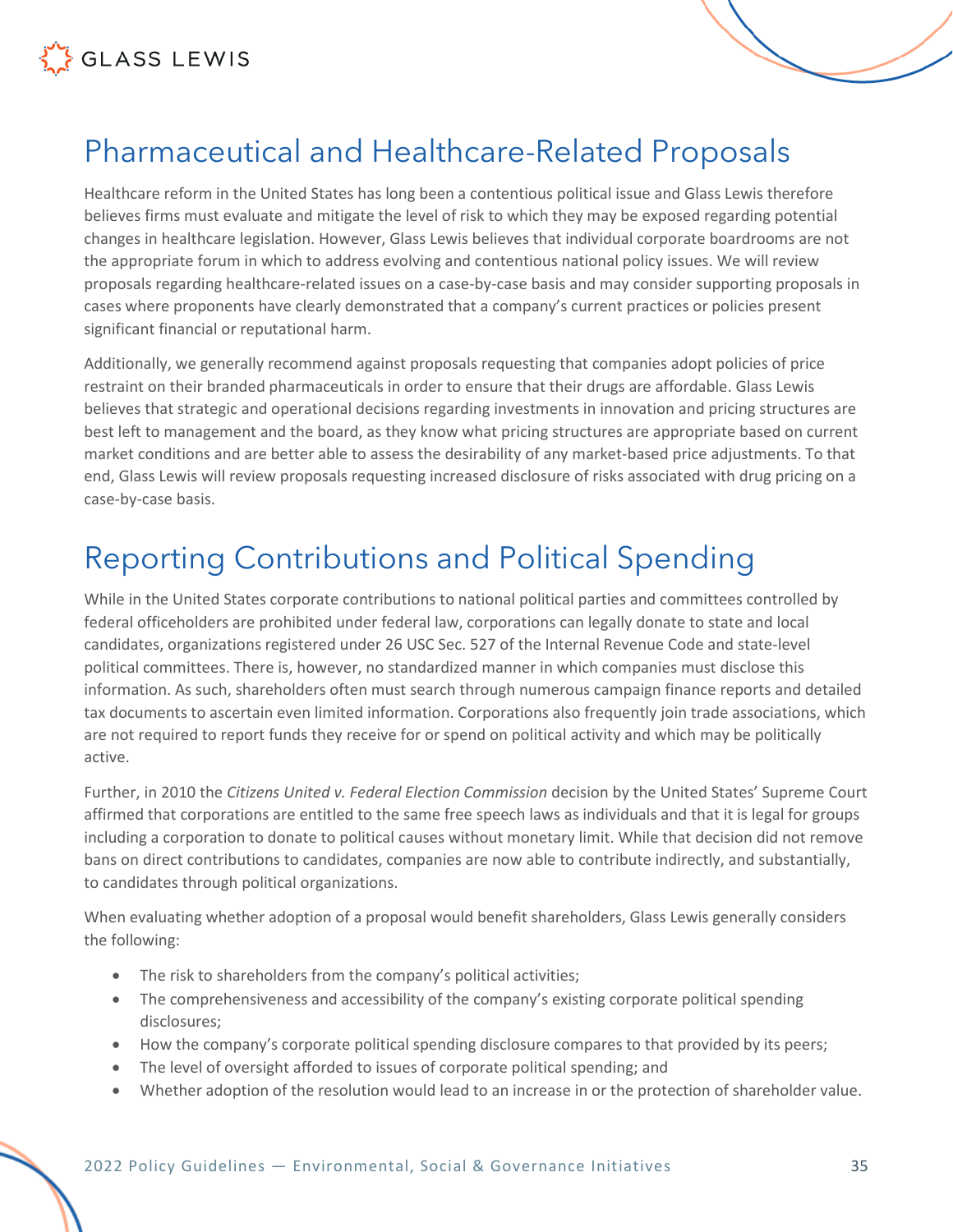

Glass Lewis will consider supporting a proposal seeking increased disclosure of corporate lobbying or political expenditure and contributions if the firm's current disclosure is insufficient, or if the firm's disclosure is significantly lacking compared to its peers, or if the company faces significant risks as a result of its political activities. We will typically recommend voting for proposals requesting reports on lobbying or political contributions and expenditures when there is no explicit board oversight or there is evidence of inadequate board oversight of such contributions. Given that political donations are strategic decisions intended to increase shareholder value but at the same time have the potential to negatively affect the company, we believe the board should either implement processes and procedures to ensure the proper use of the funds or closely evaluate the process and procedures used by management. We will also consider supporting such proposals when there is evidence, or credible allegations, that the company is mismanaging corporate funds through political donations or lobbying activities. In the case of particularly egregious actions by the company, we will consider recommending voting against the governance committee members or other responsible directors.

While we consider proposals requesting reports on political contributions and expenditures and lobbying activities on a case-by-case basis, we generally recommend against proposals requesting that companies adopt an advisory vote on electioneering expenditures. We believe that absent egregious behavior allowing shareholders a vote on political contributions oversteps the line between tasks appropriately conducted by the board and those reasonably subject to shareholder approval or ratification. We will also consider proposals requesting that companies construct policies that ensure that their values are aligned with their political spending on a case-by-case basis. Generally, we believe that companies should disclose as much relevant information as possible to help shareholders assess whether political spending activities are aligned with a company's policy and best interests and that companies should carefully consider the inherent reputational risks associated with supporting candidates or trade associations whose positions can be interpreted as contrary to company values. We may consider supporting these proposals in cases where there is clear evidence of a lack of oversight of political spending that has resulted in a degradation of shareholder value or in cases where companies have acted illegally or egregiously with respect to corporate political spending.

Glass Lewis will generally not support shareholder resolutions requesting that companies either provide a study on prohibiting or prohibit corporate political spending. While we believe that boards should investigate and report to shareholders what benefit, if any, a company is deriving from the use of its corporate political spending, we do not believe that firms should be explicitly prohibited from legal participation in the political process. We believe that legal participation by companies in the political process can benefit shareholders by facilitating legislation and regulations that are favorable and likely to increase shareholder value.

#### <span id="page-35-0"></span>Safety-Related Issues

Glass Lewis recognizes the complexity of accurately gauging the potential risks to shareholder value with respect to safety and accident mitigation issues. Despite these difficulties and challenges, we believe it is prudent for management to assess its potential exposure to associated risks and incorporate this information into its overall business risk profile. When reviewing proposals requesting that companies increase disclosure regarding their efforts toward increased safety and accident mitigation, we consider a company's exposure to direct risks, regulatory, legislative and legal risks and reputational risks. We also consider a company's current level of disclosure and the level of oversight given to safety issues. In certain situations, we may consider supporting a proposal requesting increased disclosure regarding a company's efforts to ensure safe operations if the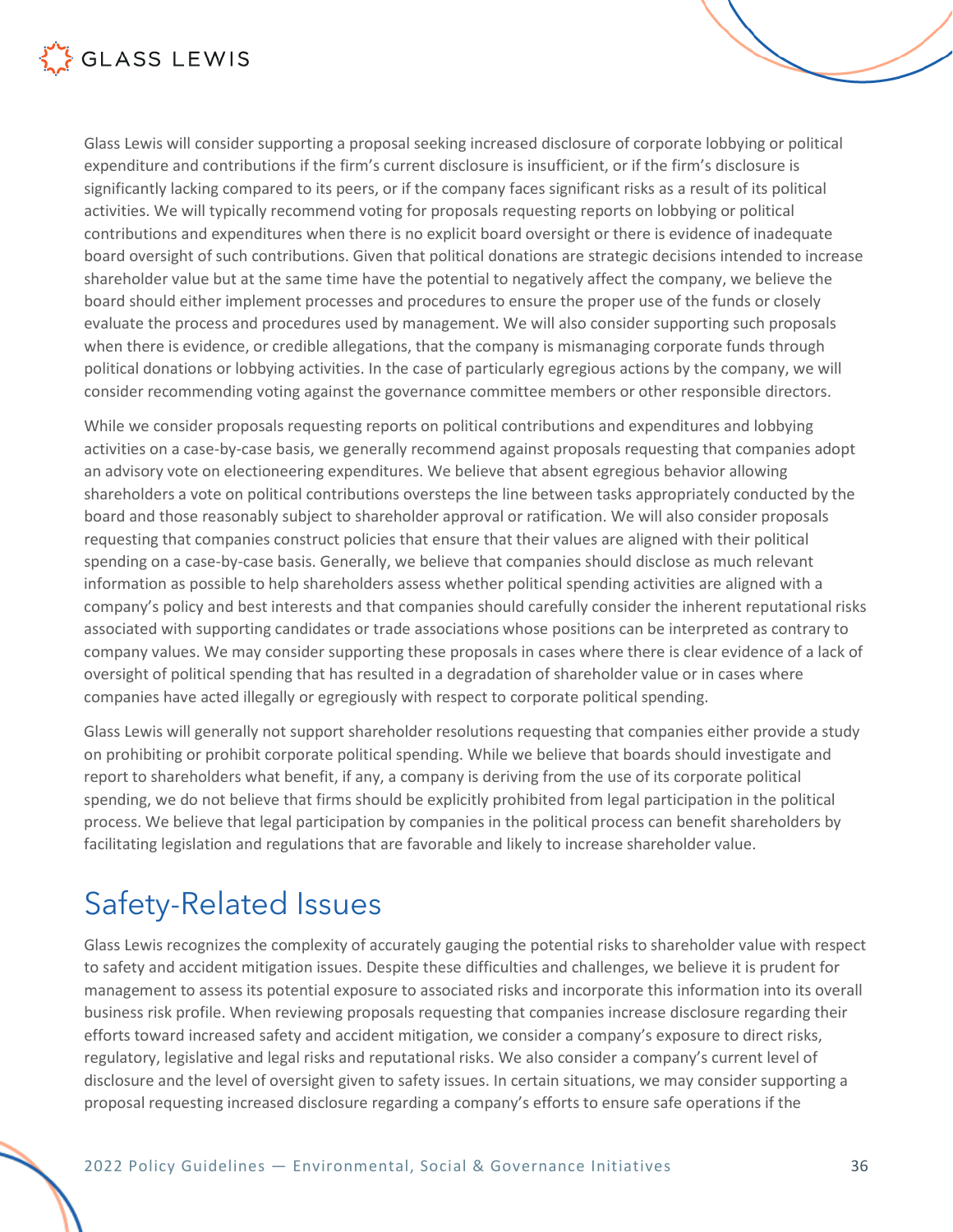

company has been unresponsive to safety violations or injuries, if there is credible evidence of egregious or illegal behavior, or if there is a clear link between the adoption of the requested proposal and an increase in or the protection of shareholder value.

#### <span id="page-36-0"></span>Sustainability and Environment-Related Reports

When evaluating requests that a firm produce a sustainability report or an environment-related report, such as a report on coal combustion waste or hydraulic fracturing, we will consider, among other things:

- The financial risk to the company from its business operations, particularly as it relates to its environmental and social practices and/or applicable regulation;
- The company's current level of relevant disclosure;
- The quality and comprehensiveness of sustainability information disclosed by the company's peers;
- The industry in which the company operates;
- The company's oversight of sustainability issues;
- The level and type of sustainability concerns and controversies at the company;
- The time frame within which the relevant report is to be produced; and
- The level of flexibility granted to the board in implementing the proposal.

We believe that firms with significant exposure to sustainability-related risks, such as in the extractive industries, should produce reports regarding the risks presented by their environmental and adverse effects on stakeholders that reduce shareholder value, and will consider recommending a vote for reasonably crafted proposals requesting that such a report be produced; however, as with all shareholder proposals, we will evaluate these report requests on a case-by-case basis.

#### <span id="page-36-1"></span>Tobacco

Glass Lewis recognizes the contentious nature of the production, procurement, marketing and selling of tobacco products. We also recognize that tobacco companies are particularly susceptible to reputational and regulatory risk due to the nature of their operations. As such, we will consider supporting uniquely tailored and appropriately crafted shareholder proposals requesting increased information or the implementation of suitably broad policies at target firms on a case-by-case basis. However, we typically do not recommend support for proposals requesting that firms shift away from, or significantly alter, the legal production or marketing of core products.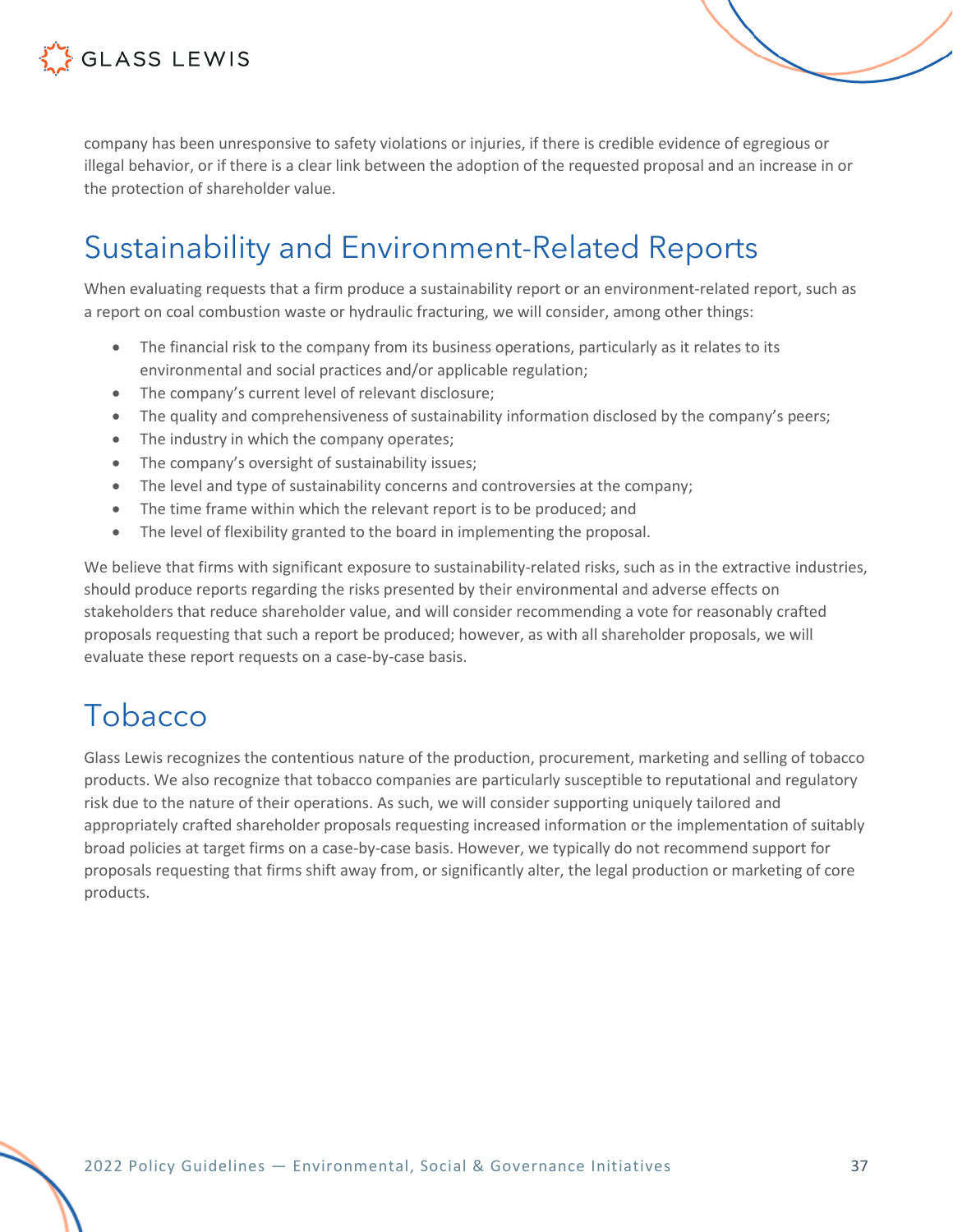



### <span id="page-37-0"></span>Water-Related Proposals

Glass Lewis believes that companies whose operations are especially susceptible to water scarcity issues should integrate water management into their overall business strategy. Failure to appropriately manage water resources could lead to increased shareholder risk, either through reputational damage or increased economic costs associated with water procurement. In the case of proposals requesting that a company adopt policies or improve disclosure regarding some aspect of its water usage or its impact on water supplies, Glass Lewis will consider a company's current level of related disclosure, the level of oversight afforded to water-related issues and a company's overall management of its water usage and impact on water supplies. We will also review a company's exposure to potential regulatory, legislative, legal, reputational and direct environmental and social risks associated with its water management.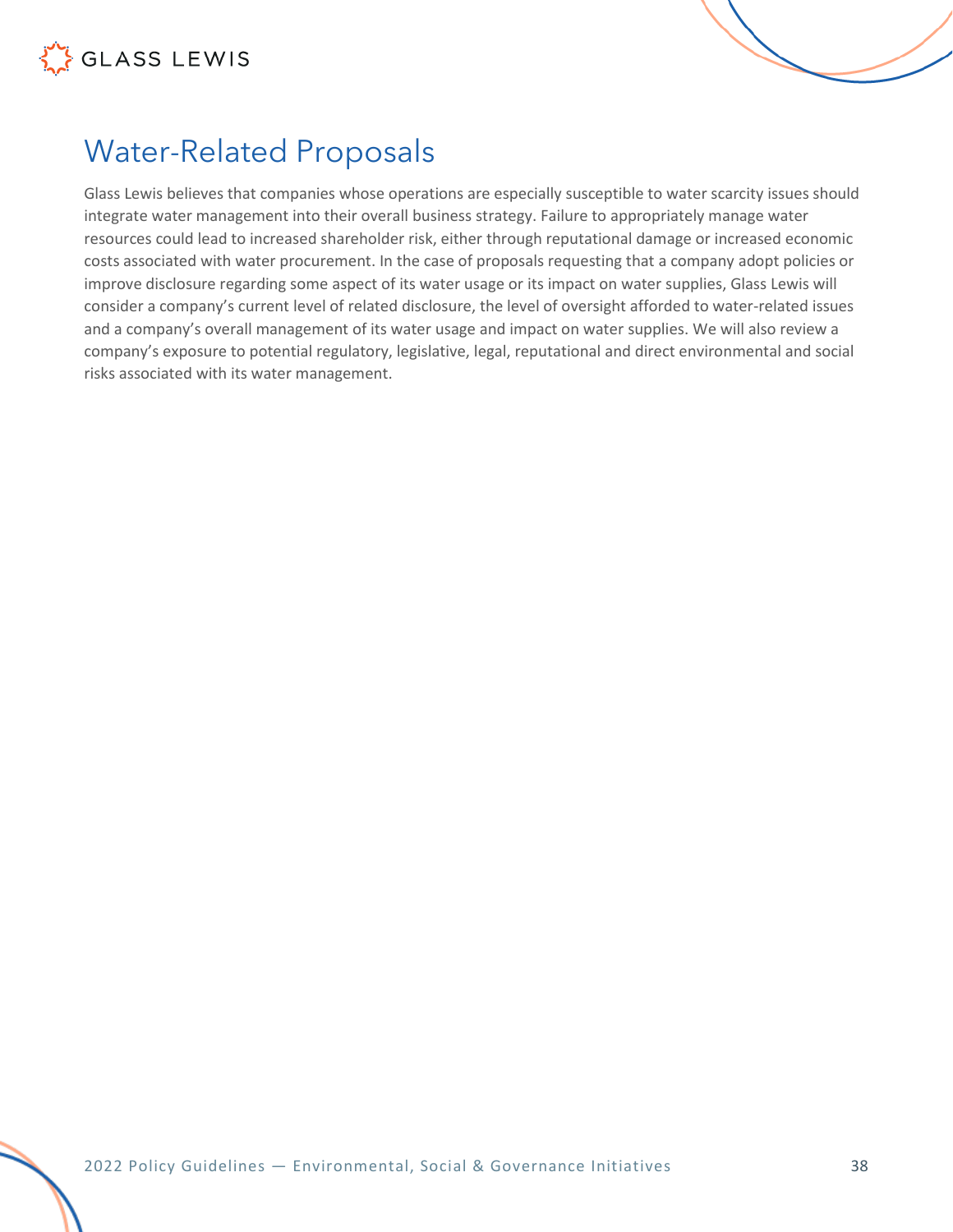

## <span id="page-38-0"></span>Connect with Glass Lewis

| <b>Corporate Website</b> | www.glasslewis.com |
|--------------------------|--------------------|
|                          |                    |

Email | [info@glasslewis.com](mailto:%20info@glasslewis.com)

**Company** [Glass, Lewis & Co.](https://www.linkedin.com/company/glass-lewis-&-co-)

#### Global Locations

**North America** **United States** *Headquarters* 255 California Street Suite 1100 San Francisco, CA 94111

+1 415 678 4110 +1 888 800 7001

44 Wall Street Suite 503

New York, NY 10005 +1 646 606 2345

2323 Grand Boulevard

Kansas City, MO 64108 +1 816 945 4525

**Pacific**

**Asia** 

#### **Australia**

*CGI Glass Lewis* Suite 5.03, Level 5 255 George Street Sydney NSW 2000 +61 2 9299 9266

#### **Japan**

Shinjuku Mitsui Building 11th floor 2-1-1, Nishi-Shinjuku, Shinjuku-ku, Tokyo 163-0411, Japan

#### **Europe Ireland**

Suite 1125

15 Henry Street Limerick V94 V9T4 +353 61 292 800

#### **United Kingdom**

80 Coleman Street Suite 4.02 London EC2R 5BJ +44 20 7653 8800

#### **Germany**

*IVOX Glass Lewis* Kaiserallee 23a 76133 Karlsruhe +49 721 35 49 622